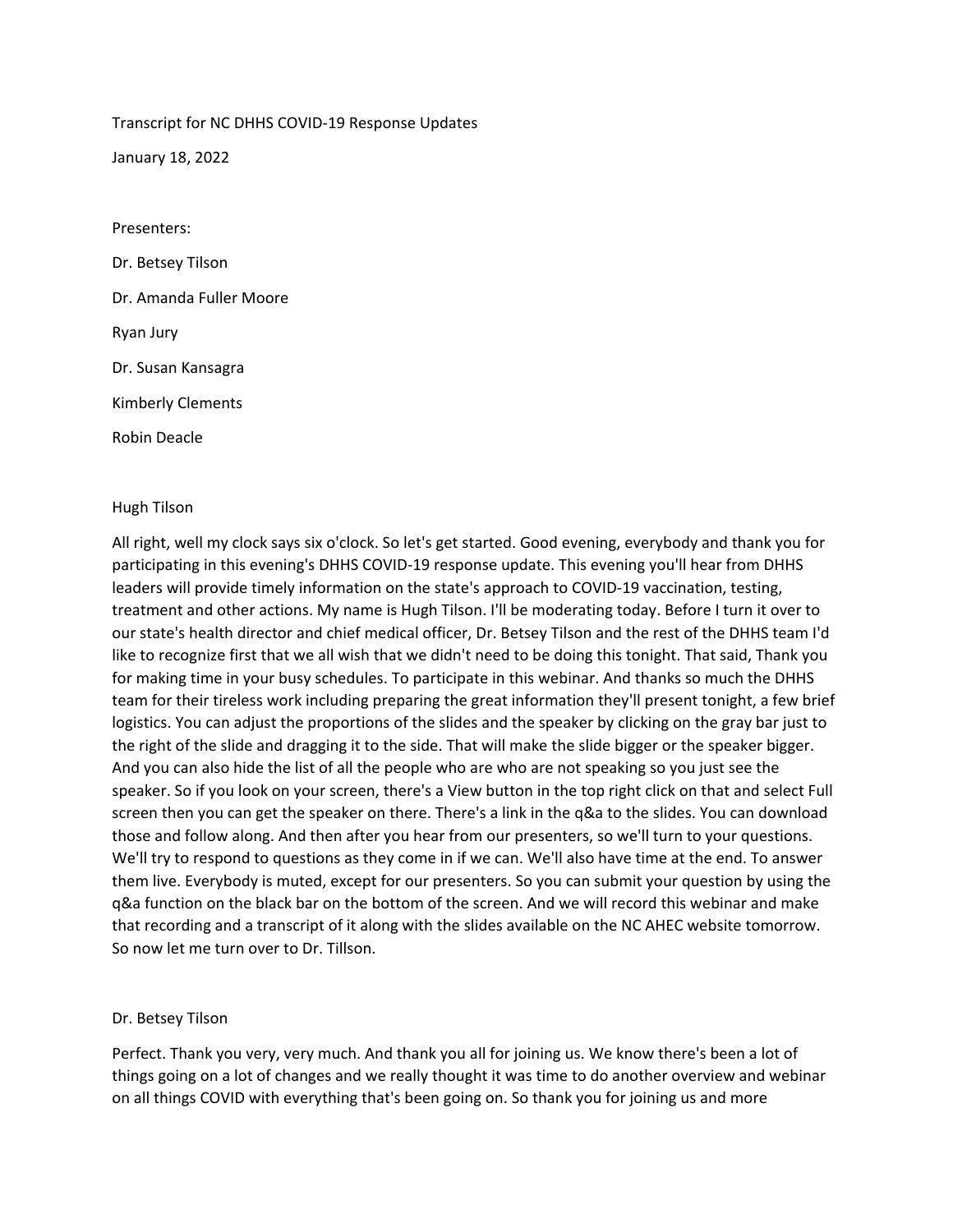importantly, thank you every day day in day out for caring for your patients, caring for your staff members, caring for your family, caring for your community. We know it's a long haul and we appreciate you joining us in fact Today marks an anniversary that this day two years ago was our first person under investigation. That person ultimately tested negative for COVID. But it was our first person to have been tested. This person traveled through Wuhan had been in a different city in China. traveled through Wuhan and came back to North Carolina. So this was so that was our two year anniversary of our first Pui. So thank you for staying with us on this two year long journey. We hope we won't have to have many more of these as we move forward but we appreciate you staying with us and just really want to recognize the long haul that this has been for, for you all for our providers for our patients for our communities and for our state.

We have a lot of material for you. And so we allotted an hour and a half for this just so that we're sure that we will have enough time to give you all the up to date information but also be able to have time for questions and answers. We will be trying to answer some of the questions in the chat but we'll also have time at the end for some more live questions and make sure that we get most of your questions answered. I will be starting out and covering a couple of the topics I have with me. Many of my DHHS colleagues and teammates and leaders of whom I could not be more grateful to be on the team with so I'll start out and go over some of our trends. Some of our guidance changes I'm going to turn it over to ... was leading a lot of our vaccination efforts as well as Kelly Kimple, you know, well, I will be updating also on some of the our vaccine system upgrades. Then we'll turn it over to Dr. Susan Kansagara who is our deputy Deputy Director for division of public health and who's also now stepped in to be our new COVID operations lead. As Cody Kinsley has moved into our new Secretary role. So we're so grateful to have Dr. Kansagra. Join us tonight, and you'll be seeing more and more her name and she's really stepping in and leading our overall operation work. Then Dr. Fuller Moore of who may be very familiar with has been with us since day one will be going through the therapeutics, Kimberly Clements, who is a huge point for us with the hospital or hospital systems and med surge will do an update on our med surge. It's just one of the things that we're most concerned about right now. And then Robin Deace who will talk about some of our communications updates resources for you all and we also in the wings we have Dr Dowler listening in that if you have a Medicaid specific question, Dr. Dowler can handle that. And we also have Angel ... who many of you know has worn many hats throughout the pandemic but is one of our therapeutic team members as well. So several other people that can be resources for you. So that's our plan for tonight.

And Nevin if you want to go to the next slide. Terrific. And then the next slide. Great. I'll walk through some of our trends with you so you have a sense of what is going on across the state in terms of numbers. I'm sure you are feeling this in real life with either yourself or your family members or your patients or your communities. So I hope that you all at this point are very familiar with our four key metrics that we have been using to follow the course of pandemic throughout these two years, unfortunately, on the left hand side looks at some of our data around cases. The top left is our daily lab confirmed cases we know this is an undercount. And there's many more cases in our lab confirmed cases but this is our daily lab confirmed cases. One of the thing and you can see that the first flip was the one that was last year but this time last year if you look between 11/1 and 2/1 that was the surge we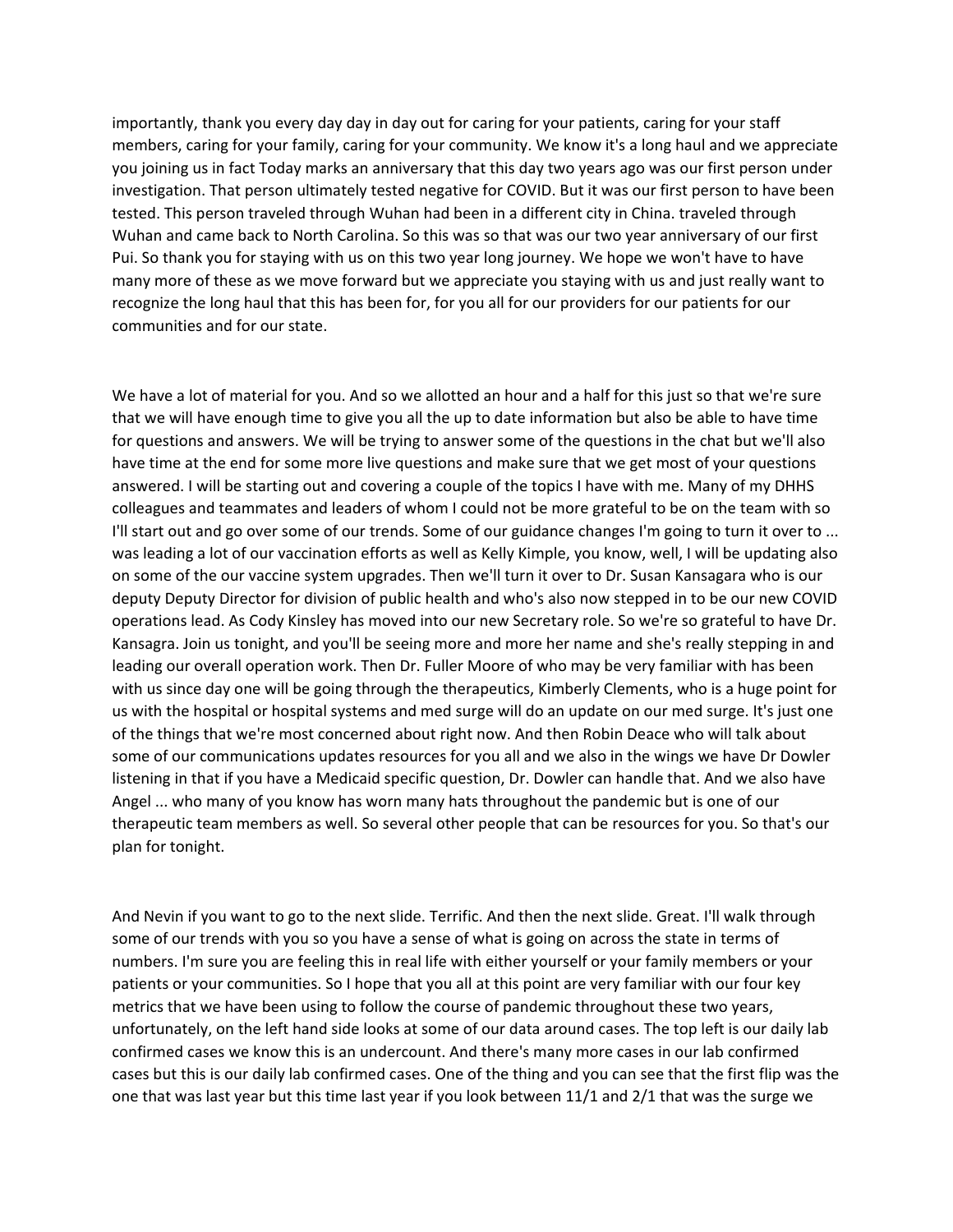had last winter and then the surge after 8/1 that was the Delta surge that we had. And now you can see this is the omicron concert so it has eclipsed by might many folds are prior surges. Now we have a lot of lot of testing going on and but we are quite confident that this surge is not just more testing and more identified cases because if you look at the bottom, this looks at our percent positive which is an all time high. We've never ever had a percent positive as high as 33%. We were getting concerned about 15%. So very, very high percent positive, along with very high lead confirmed cases. We know there is a lot out there.

On the right hand side, we look at the metrics of how many people are needing hospital level care on the top right. These are people who are coming to the emergency department for COVID like illness, that red line is this year and you can see it is higher than past years. So people are coming to the emergency department for COVID like illness we are starting to see this. And this is what we call an early indicator we see this move before some other metrics and you're seeing it may be starting to to tip just a little bit in terms of its rate of acceleration. The bottom right is our number of people hospitalized with COVID all time high on here, but maybe starting to decelerate in our rate of hospitalization. So the take home of this is all of our key metrics. Very, very high. Historical highs are rising, maybe starting to see a little bit of stabilization maybe but I don't want to get too ahead of my crystal ball. Okay, next slide please.

A couple other things just to give you a little bit more insight into the data. This slide looks at the case rates across all of our age groups. And you can see that we are having escalated cases across all of our age groups with 65 and under being the age group that seems the most protected and they are the age group with the highest level of vaccination and boosting. So it does seem like this higher age group is enjoying the benefit of vaccination and boosting but we're seeing again, a case rates across everybody including our children. Next slide. Unfortunately the other thing that we are seeing, although we saw a narrowing of disparities of racial disparities in different points of the pandemic, but unfortunately in this omicron surge, you know, once again seeing a widening and disparity with our African Americans having much higher rates than other other racial groups in North Carolina. So unfortunately, we are again seeing that increase in disparities. Next slide. Same thing with our Latin X population. They've always had a higher rate of cases that are non Latin X population they are in that kind of a more purple line up top and you can see high rates in our Latin X population. So really, really, really needing to keep our focus on equity. A lot of our historically marginalized population communities color are our frontline workers are essential workers high rates of exposure, so we need to keep with that lens of equity. Making sure that those populations are being protected.

Great, a lot of the surge is multiple layers that are accounting for the service one, respiratory viruses spread more quickly in cold dry air is fully dry, too when it's cold and dry people move indoors so you have more risk of spread indoors, three are coming off all this holiday season when multiple households are mixing and matching. So all of those things tend to accelerate us through viruses anyways. Plus, now we've had the introduction of the Omicron variant, which seems much more transmissible than the Delta variant which was more transmissible than prior variants. Omicron is spreading rapidly. I will show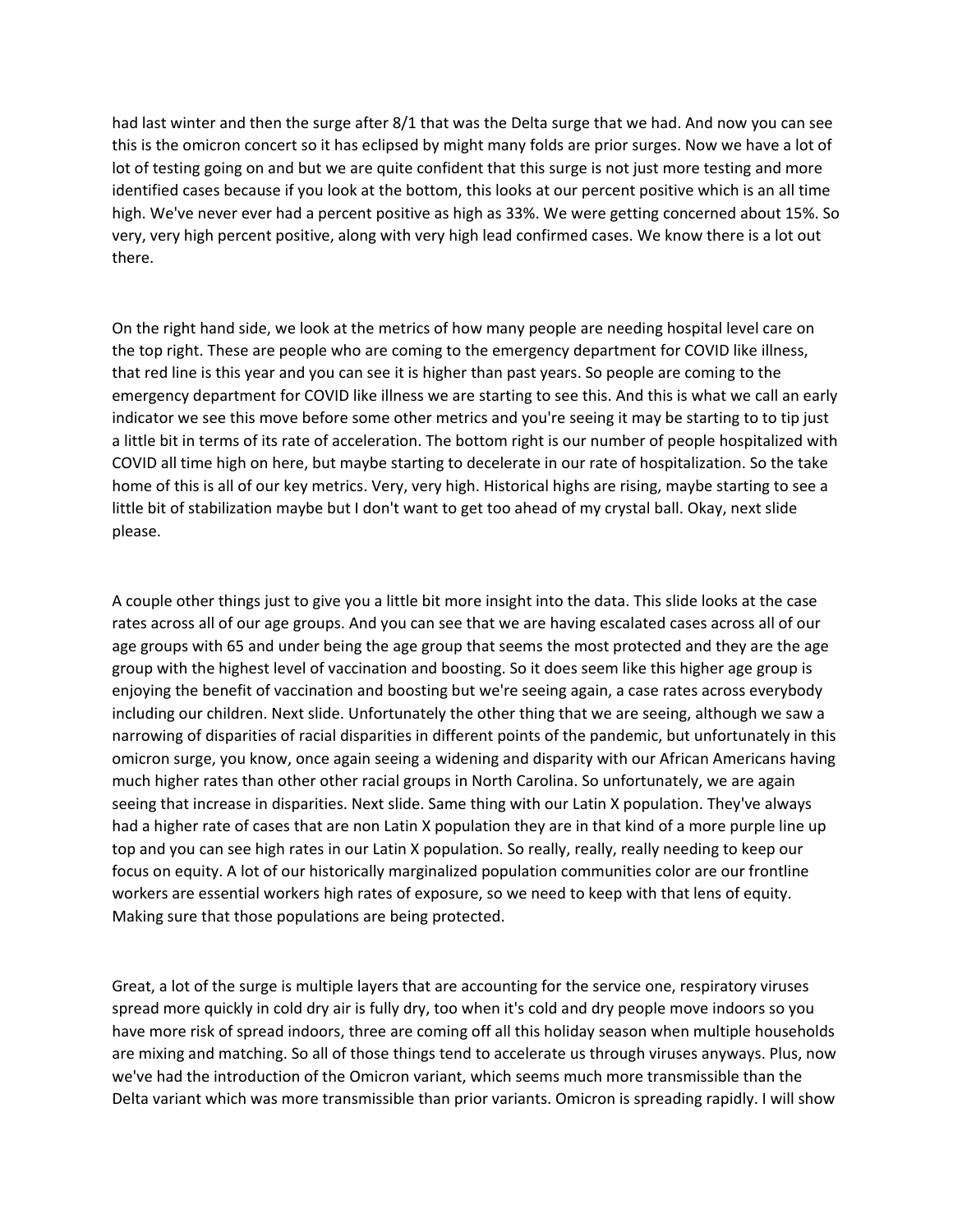you data in a couple of slides it is pretty much overtaking all of the other variants. The good news if there is good news and all this is that the preliminary data that seems to be holding, at least for now is that omicron seems to cause less severe disease, it seems to affect more of the upper respiratory tract, so more Nose and Throat symptoms, more so than the lower respiratory tract with severe lung, lung issues and we are seeing this in some of our hospitalization data. Although our hospitalizations are record high our ICU beds are not at record highs. So fewer people if they've been hospitalized are needing ICU care. So that is a little bit of a silver lining. It's a little bit less clinical severity of Omicron thankfully. But some of the things that we are learning is there does seem to be decreased protection from a primary series of vaccination and past infections. However, boosters do seem to provide increased protection more than the primary series some estimates from earlier data coming from South Africa and the UK, is that boosters can get you up to about 75% protection against infection. And boosters do provide good protection for hospitalization and severe disease as well that 81% protection for hospitalizations for boosters. So boosters still do seem to be very important in preventing severe illness. The other thing we're struggling against and you'll hear this from our therapeutics team that unfortunately a couple of our monoclonal antibodies are not effective against Omicron. So we're down to one monoclonal antibody instead of three, but sooner rather than arrivals do seem to be effective. So we're working through that and that's one of the reasons that we've had a shortage of our treatment is because two thirds of our multiplying bodies are not effective. Next slide.

Okay, so here's just a little bit of data on Omicron. On the left hand side is our sequencing data that comes from we have a network of labs across North Carolina, that sequence a subset of our samples to give us a good idea of what's going on. The red is delta. So you can see how Delta just eclipsed all the other variants in the late summer and the fall, green is Omicron. And now you can see that omicron is eclipsing and delta. And this is our sequencing data. There's a little bit of a lag. So you can see this as data up until the the that first week in January of our actual circumstance data. But we're about 85% Omicron as a week or two ago. On the right hand side, this is CDC data. They look at trends and look at sampling across the country. And they do what's called an out passing estimate estimation of the percentage of Omicron. This is for our region four which is a southeast region and you can see that estimate that we're about 98% Omicron now in the in the southeast, so it's pretty much all on the next slide.

This just a little bit of a data what I said about that vaccinations still provide good good protection may not as strong protection from getting infection, but very good protection in terms of severe illness, hospitalization, ICU. So this is some of our data from our our surveillance with our hospital systems. That still about 77% of hospitalizations are for people who are unvaccinated. 87% of people in the ICU are unvaccinated. So the vaccination still provide great protection against us, especially boosters. Next slide please. Terrific. Okay, so here's my crystal ball. Don't hold me to it. But this is my crystal ball of where we think the Omicron search may. What it might do? How long are we in this? So we're looking at some data from other countries South Africa in the UK were first developed on the next slide. Don't go there yet. I'll show you some data from cities in the United States. But you can see that in especially Denmark in UK, you saw a steep rise, but about four weeks later or so starting to see a plateau and maybe a little bit of a decline. And you can especially see this in the in the UK where it started surging about December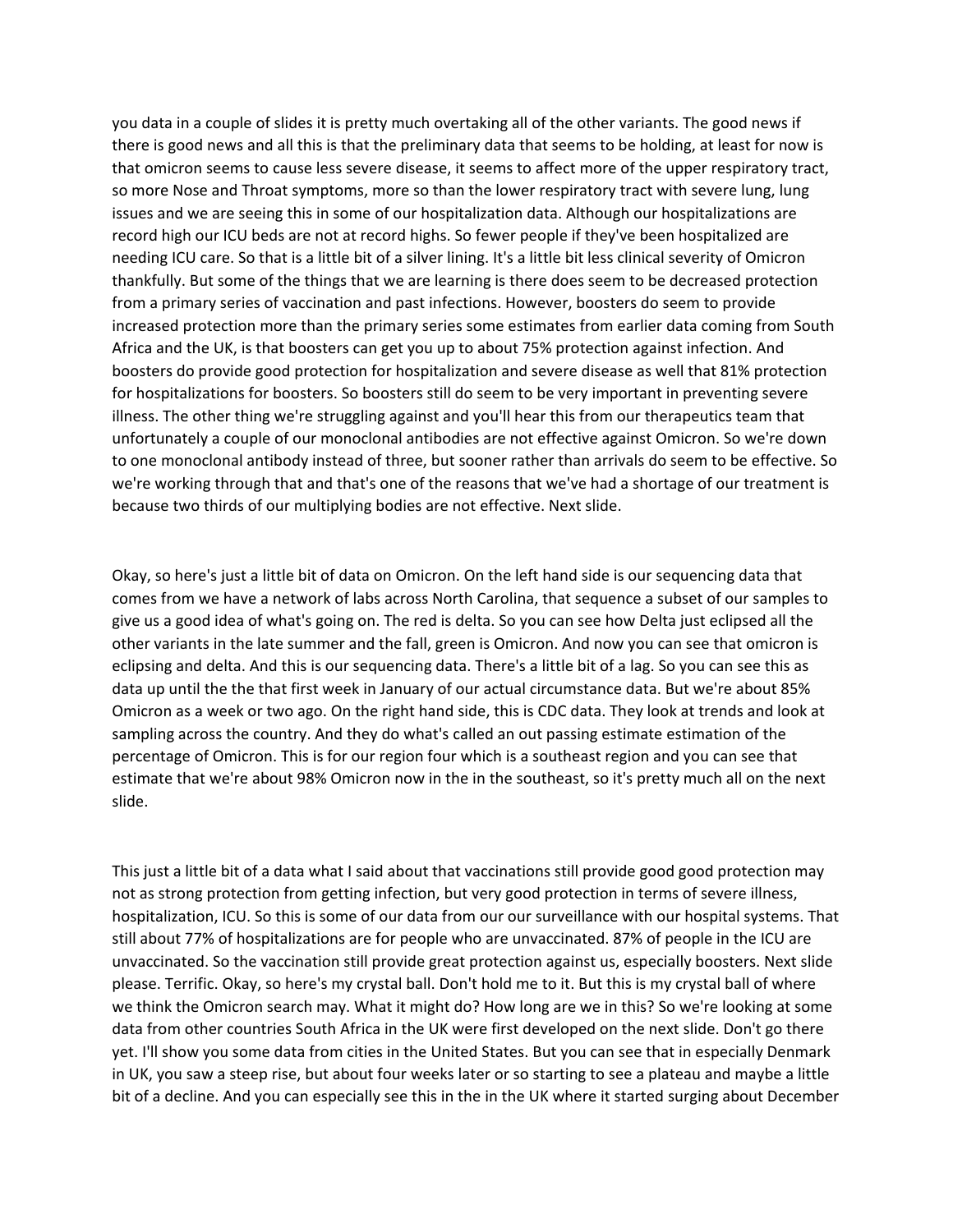19th And then kind of the first or second week in January starting to stabilize and come down. Next slide.

You can see within North excuse me within the United States that New York and the District of Columbia started surging about December 19 surged for about four weeks and then started stabilizing in North Carolina where green we started surging about two weeks after New York and district Columbia. So based on this, we are thinking that maybe we have about two weeks more of surging, and then we'll start stabilizing if we have the same trends as other countries in other states. So that's what we are hoping for based on other trends. Of course, we don't know for sure, but we're hoping this is a steep up, maybe about a four to five week continuing and metadata. So we will see but hopefully we'll be in a very different place by the end of January beginning of February.

Great. Okay, a couple of big guidance changes that came out from the CDC and from North Carolina that I wanted to update you on and then I'm gonna turn it over to our vaccine team on Friday. Some of you may have seen this but the CDC did some nuanced changes in their CDC guidance on on masks. I gave you the link to the CDC. page or pages to be perfectly honest. On on masks on the bottom. Those were links directly to CDC. There's a really nice overview on a guide to masks on how to improve your fit of your masks. And then what they updated was this bottom one types of masks and respirators where they really went in to some of the recommendations of higher grade masks thinking about KN95 and N95 for thinking through what is the best mask and basically saying what those of you who fall in line in North Carolina that we came out about a couple weeks ago to say that the most the most important thing is a person shoe wear a multi layered mask it fits well and is comfortable. That's the best mask for person. multi layer fits well that is comfortable. If it's possible. It likely is better if a person can tolerate it. It's comfortable to wear a higher grade mask like a surgical procedure mask or as possible a KN95 or an N95. Those latter two probably offer more protection than the other types of masks as long as it fits well. It is comfortable and people wear it for a longer period of times with the N95 I'm sure many of you worn that is pretty uncomfortable. And so it may not be well tolerated. So that is the new CDC guidance is to wear the highest grade mask that fits well and that you can tolerate and lots more detail in there.

Now for children. It's a little bit more difficult. The N95 are more of them. Most of them are made for adults. There are some child ones, but there's not a lot of data for children N95 is hard to fit on their face. surgical procedure masks are also hard to fit for a young child without gapping. So with a young child that really is going to be that fits well and is most comfortable if they can tolerate a KN95 or an N95 that fits well. That's great. But really it's the fit and the multilayer that's more important for a child. Next slide. Great. They also CDC also came out with updated guidance on quarantine and isolation. And this is with more and more data really looking at the length of time people are the most contagious, and the incubation time and we've gotten more and more data on the CDC felt comfortable in shortening some of the isolation and quarantine periods again based on some of that data and people are most infectious and the incubation period. So I'm sure you all have seen this but just to be sure you have it all one place that both isolation and quarantine periods have been reduced to five days but with important to wear a mask for the additional five days. And also if you are exposed by the quarantine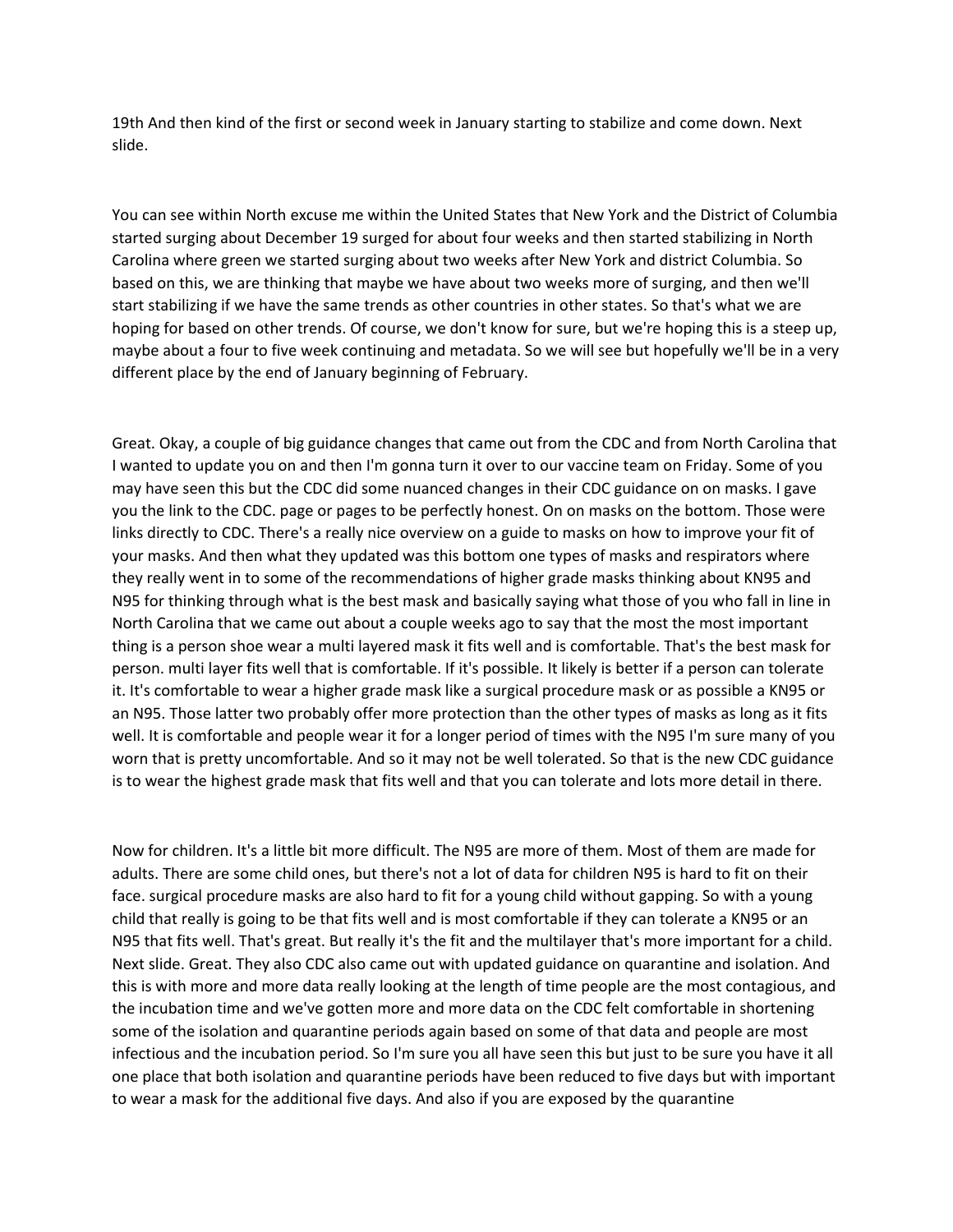recommended getting a test on day five after you after your exposure. So five and five we've been saying isolate in a quarantine for five days, wear a mask for additional five days, and then get tested on day five, if you were exposed. There are some exceptions to people needing to quarantine if they've been exposed and this is on that bottom teal color. So and there's a little bit of a nuance that we'll get into in the next slide. But anybody who is up to date on their vaccines, including a booster do not need to quarantine after they've been exposed but they should get tested at.., anybody who has tested positive within 90 days does not need to quarantine if they've been exposed and they don't need to test because they may well continue to test positive from their prior test. But it is important for those people to wear a mask for 10 days and then everybody no matter what especially with our high viral spread should be wearing a mask all the time.

Terrific. Okay. Let's talk about how some of this all translates into our updated K 12 and child care guidance that we've updated in the past two weeks. Okay, that's fine. Terrific. Okay. So one thing is just so we can the data still continues to support the importance of really our two key prevention strategies in our toolkits, vaccination and boosting it is if eligible and masking. Excellent. Okay, so this is how we included the updated isolation and guidance in our strong school schools toolkit. Again, people with COVID-19 need to be excluded from school for at least five days, they can come back with me to their mass for additional five days. Those who are exposed to COVID-19 again need to be excluded from school for five days but can come back if they have no symptoms for 5 days. They should get tested. And then there are some exemptions in the school setting are slightly different than the general population which want to point this out. People who are vaccinated against COVID-19 don't need to exclude it after exposure. Now in our school guidance, it differs just a little bit from the general population and for adults, this includes boosters that don't seek to be boosted to not be excluded from school, but for adolescents 12 to 17 in order to allow them time to get boosting. Then the CDC and we allow their that schools can can forego excluding children aged 12 to 17 until they get their booster so that is a little bit of a nuance, but children 12 to 17 don't need to be excluded from COVID-19 for exposure even if they're not boosted to allow them time to get boosted and people who've tested positive past 90 days don't need to be excluded from school and in a school setting. If the exposure people were consistently masked throughout the exposure, those people also don't need to be excluded from school. So slip a little bit of a nuance difference from the general population just because there's so many layers of protection in high schools. Next slide.

A new update to our guidance is the ABC science Collaborative has been in a research study to look at tests to test to stay so people who've been exposed to COVID-19 who otherwise don't need an exemption for exclusion those people were able to stay and get tested and they found a very low secondary and tertiary exposure rate for those populations. So a new element in our strong schools toolkit is people again who've been exposed who don't otherwise meet infection if they're in a school setting where there's a mass requirement, mass require school settings only. So those children or people basically unmasked exposure in a mass required setting, but they can stay on as long as they wear a mask and then they get tested on the day of notification and it's posted day five as possible. We're gonna continue to monitor this data now go back, go back. We can continue to monitor this data with Omicron. And again, this exception is only for schools that have a mass requirement of currently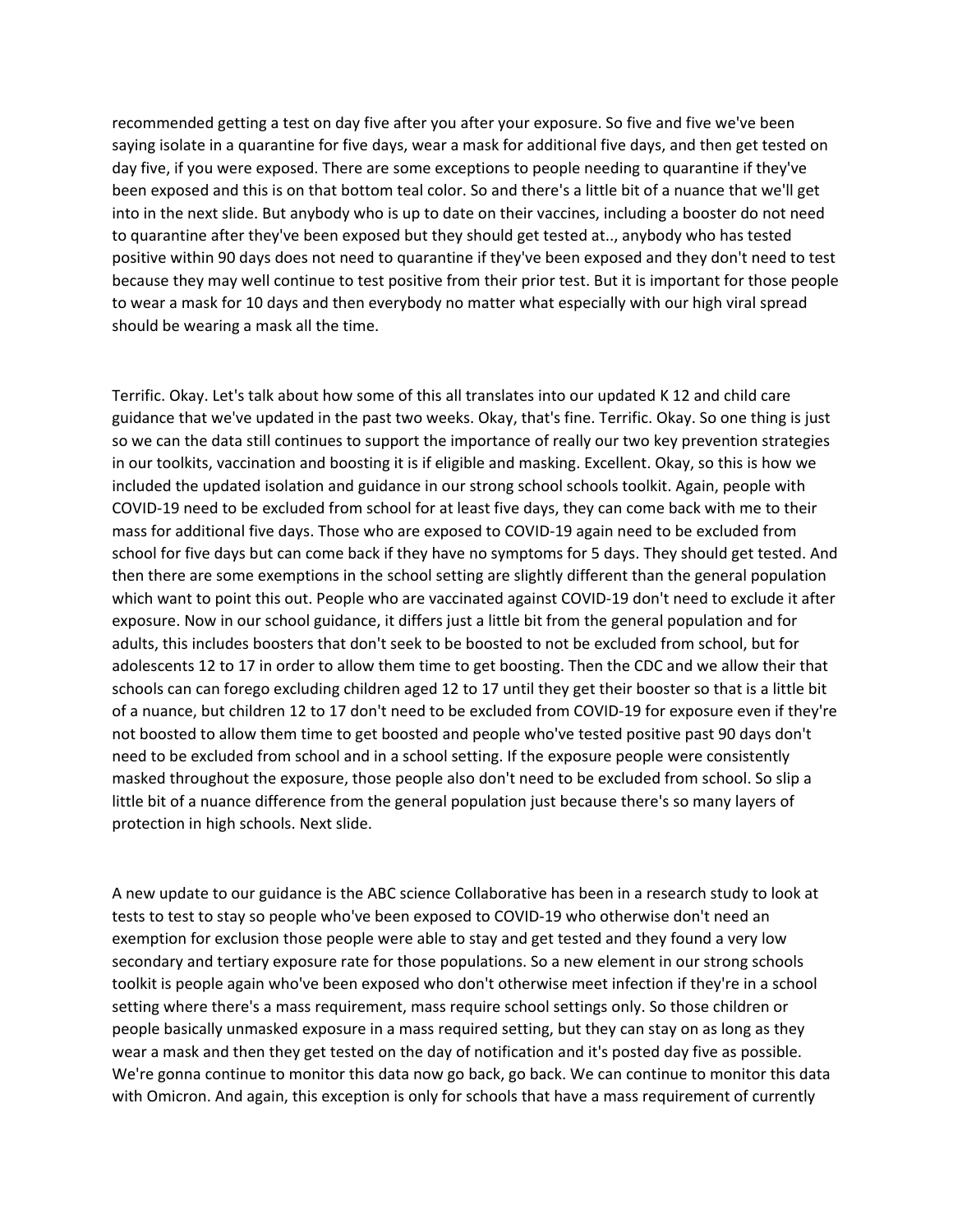the ABC collaborative is also doing a research pilot in mass optional schools. So depending on the data that we can think about if we want to adjust our policy to also mask optional schools, so that is currently ongoing and we will see if we can alter policy. Excellent and this is going to be the last one for me is child care. They ought we updated this on Friday of last week. And basically very similar exclusion criteria with the K 12. We have the five and five. The exception here though, is because of the importance of wearing the mask for the five days when you do come back. There are a subset of people who are in childcare who can't wear a mask, including children under the age of two. So anybody who's unable to wear a mask and it may be three or four year old and they just cannot wear a mask reliably. So anybody who cannot wear a mask reliably, should be excluded for those 10 days, but people can wear a mask reliably and they can be the five and five including staff and then teachers which has been a really big strain on our on our our childcare settings. So those are the bigger changes in the childcare. Very similar again, except for a subset of people who can't rely. Okay, that's it for me. I'm going to turn it over to Ryan to talk about vaccine updates.

### Ryan Jury

Thanks. Welcome, my name Ryan Jury Vaccine Program Director for the state of North Carolina. So I was going back and doing some checking here since August 30 of last year there have been 11 CDC recommendation changes to the vaccine program. So it's been a very busy fall and just this year there were three changes. So our intent and hope in the slide is to kind of summarize the changes that have happened this year. The three CDC recommendations that have gone forth from the program. It's basically kind of breaking out by vaccine brands. So first with Pfizer, currently, individuals between the ages of 12 and 15, we're now recommended to receive a booster dose just a reminder, the only vaccine that individuals under the age of 18 can choose for their booster is the Pfizer product. So mixing and matching is not allowable for any individual under the age of 18. In addition as they change or shorten the time between when the primary series was completed and when a booster would be recommended, and that's come from six months to five months. And then lastly, they added a recommendation for children who are moderately or severely immunocompromised between the ages of five to 11 to receive a third primary series dose also known as an additional dose 28 days after completion of a primary series. In addition, that Maderna was also the recommendation was changed and shorten the time interval from six months to five months for individuals over the age of 18. So what we've done so far is update all the standing orders and executed them and tried as much as possible to keep you all up to date on the current recommendations. Again, apologize it's been a very busy fall and hopefully, the Spring won't be as busy but that's kind of where we are right now in terms of the current state of affairs over the last couple of weeks.

I'm just also want to kind of call this out. It was kind of confusing initially. And I don't think that it was very obvious when the initial FDA Amendments, the emergency use authorization started and then there was some confusion and I think finally we've got some clarity here but want to just let everyone know that with the changes from those individuals being eligible for a booster from six months to five months, those who received an additional primary series or a third dose because they were moderately severely immunocompromised can now receive a booster dose and the 13th of January mark that five month mark for many individuals who have received an additional dose. And so we just want to let you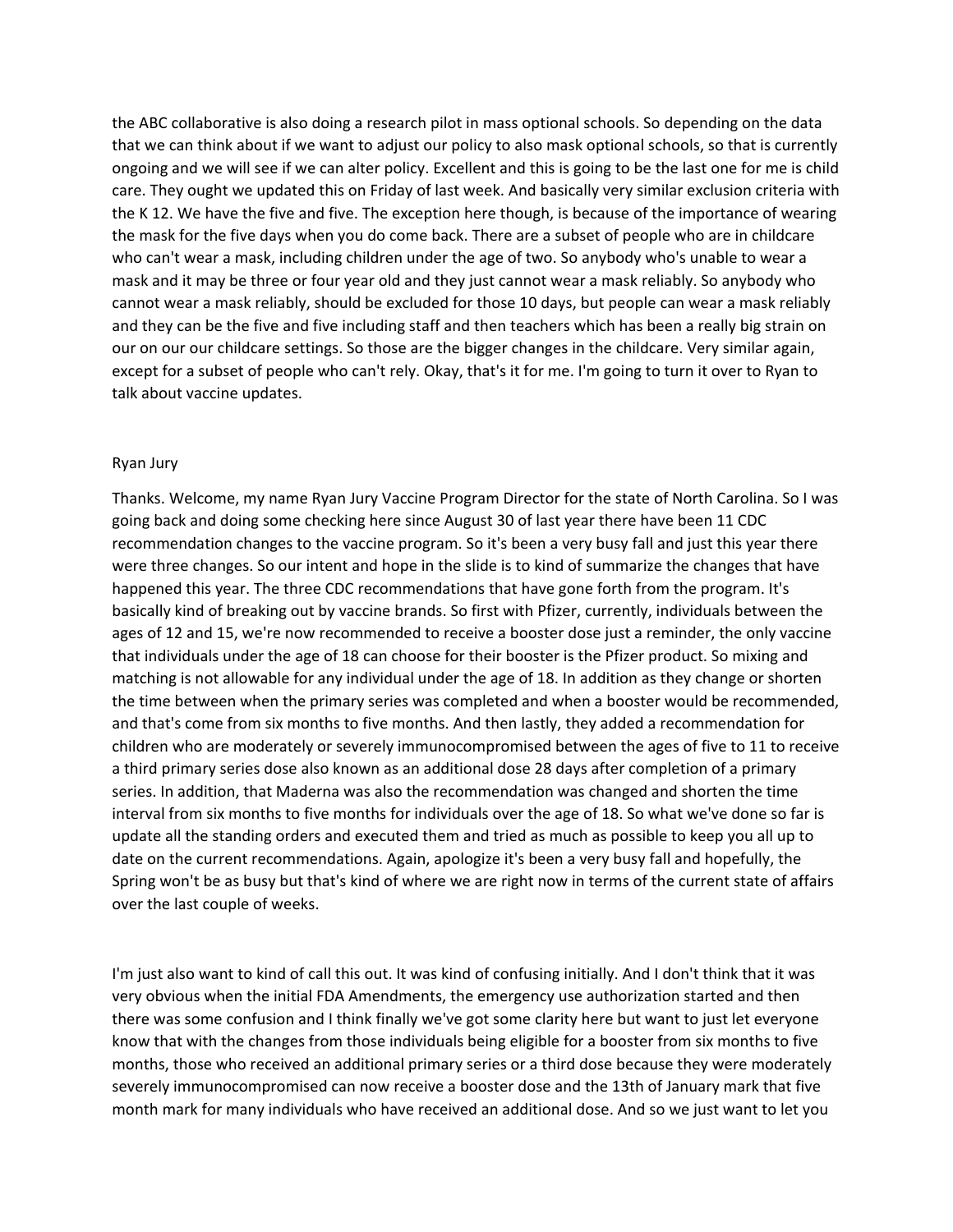all know that it is allowable for in some settings for an individual to have received up to four doses. And then that would be an individual who is moderately severely immunocompromised has completed their additional dose and then waited five months and then therefore can receive their booster dose. And so wherever they are in the vaccine journey is wherever they start, so they've just completed two series then within 28 days they can get that third dose, but they do need to wait the appropriate time. So an individual shouldn't be rushed through the schedule and the schedule is 28 days and then they wait five months months for a booster dose. Just reminder that the Moderna dose is different for the booster dose. And so individuals for modeles really may compromise when they do receive a booster dose should receive the half dose or 50 microgram dose for their booster dose.

#### Ryan Jury

This does not apply to individuals who have received J&J. It's this time there's no FDA Amendments emergencies authorization for additional dose for those who received J&J. There's only an EUA for a booster dose. Next slide. So we've tried to capture here and recognize that this image was created specifically to talk a little bit about the eligibility individuals who are moderately or severely immunocompromised to receive a fourth dose or that that booster dose now that it's been five months for those who have received an mRNA vaccine. In summary, we can kind of start on the right and go to the left because I feel like it's simpler on the right gets a little more complicated on the left, but those who receive j&j as a primary series, it's recommended that all individuals receive a booster dose if they're over the age of 18. And they can mix and match as they see fit. For Moderna it's encouraged individuals receive a booster dose five months since completing their primary series if they're over the age of 18. And they also too can mix and match for those who received an additional dose and were moderately or severely immunocompromised, they're also eligible for a booster dose. And lastly, for Pfizer, those individuals who were it's badly five months in or over the age of 12 can receive a booster dose. The only catch here is that those individuals between the ages of 12 and 17 can only receive the Pfizer as their booster dose and are not eligible for mixing and matching. In addition, that children over the age of five are eligible for an additional dose 28 days after the completion of their primary series.

This is just a reminder that the state dashboard is up to date. I think this weekend we went over several updates and included additional dose and booster dose data by counties for those who for those who are interested and so they're continued to try to make sure the dashboard is relevant and useful for all of you as you think about vaccine rates in your communities. Currently individuals in North Carolina who have at least receive at least one doses currently to 64% for the total population and for those that are eligible for the vaccine, 67% of individuals have received at least their first dose and in relation to additional and booster doses. Those individuals who are fully vaccinated who have received an additional or booster dose and are over the age of 18 is currently 48%. And individuals who have received their complete primary series and received an additional booster does over the age of 65 is currently at 66%. The other age groups to think about are adolescents and pediatric and in particular the five to 11 year olds so our adolescent primary series with one dose is currently at 47% and for the age group of five to 11. We are at 23%.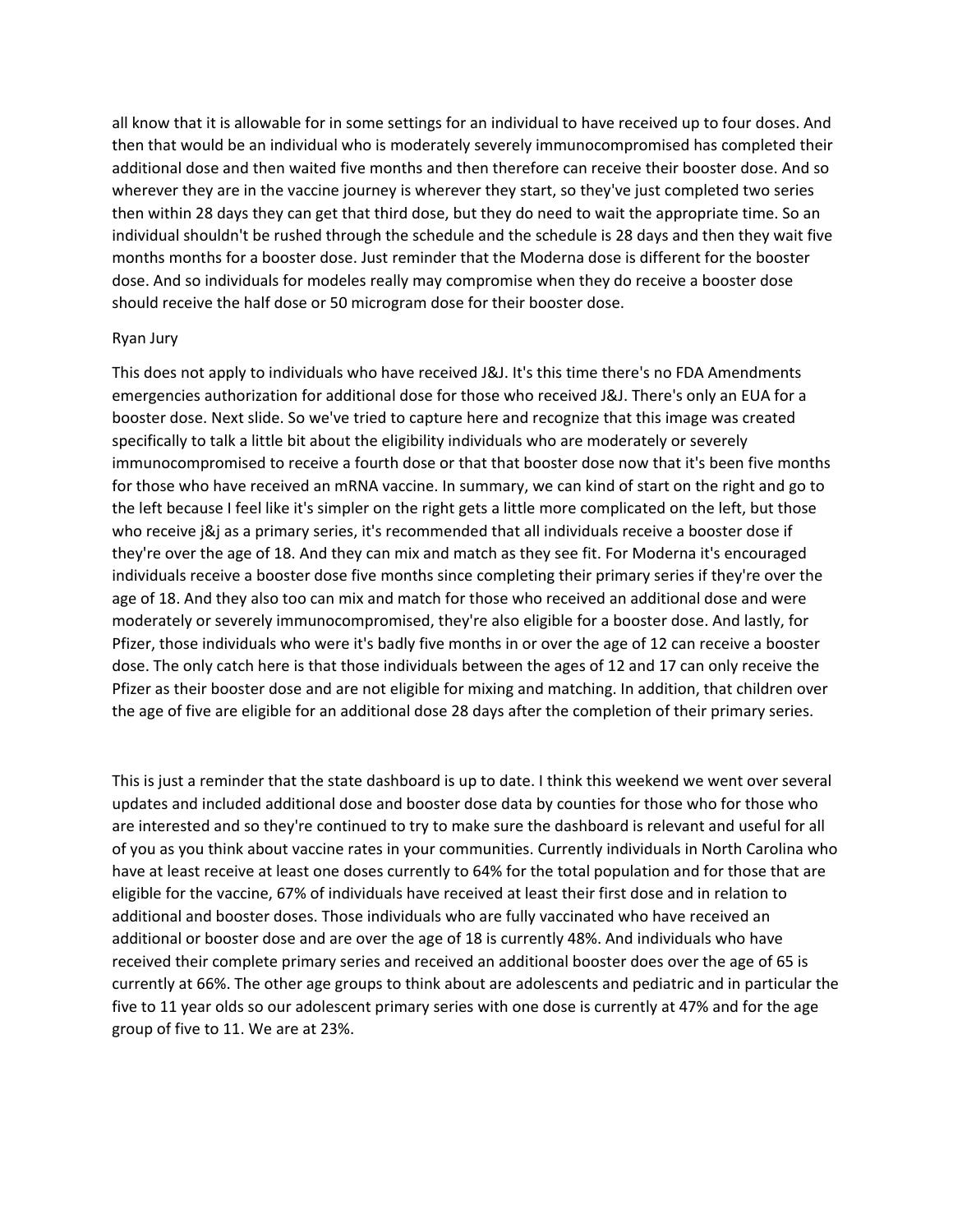In relation to North Carolina, we are at 23% which is somewhat of an anomaly here and in the south and we would attribute a lot of our success to the work of our pediatric primary care providers or pediatric health care providers. As we've evaluated the strategies of other states, many states either leaned heavily on the vaccine pharmacy programs or but Kentucky and North Carolina leaned in pretty heavy on creating a primary care network to be able to help us vaccinate individuals who between the age of five to 11. We see currently that we're at 23% and very proud of that but also have a lot of work to go or initial and early market research data indicated that there were so probably between 30 and 40% of the population who would be interested in getting vaccinated. From the Kaiser Family Foundation and some state market research data. What we've learned is that really the ideal setting for individuals under the age of 11 to get vaccinated would be in a primary care home and where they can receive counseling and I know Dr. Dowler on here to talk about Dr. Dowler on the chat but wanted to just promote the ability and effectiveness of counseling in our primary care settings, as well as also wanted to call the increased Medicaid reimbursements. For children who are on the Medicaid program. The vaccine administration fee has been increased recently, and those are available within the Medicaid bulletins for more information. I think it's also extremely important for us to think about recruiting providers and and how you know how many providers we need to be able to move forward. We've started to receive some chatter and signaling from the federal government that the under five year old vaccine program might happen at the end of this quarter or beginning of next quarter. And there are some considerations to really think about because pharmacies may not be the ideal setting for children under the age of five to get vaccinated. And so currently, we have about 967 primary care medical homes that are in the vaccine program and are going to look pretty aggressively in the next two months to be able to encourage as many additional locations to enroll within the vaccine program. And kind of what we see is really this goal to try to put a vaccine vial in every fridge and also focus on ensuring that we have appropriate access needed for the under five program when that program launches later this year. Currently, about 71% of vaccine for children providers are dually enrolled in our program, the COVID vaccine program and looking to enroll many more so if you have friends or referrals, please let us know. Recognizing that there are a lot more flexibilities now than there were before and Dr. Kimple, who's with us will talk a little bit about what some of those flexibilities are with using potentially NCIR.

#### Amanda Fuller Moore

So we did want to take a brief moment this evening to update you along the integration between the systems that we're using for COVID-19 vaccines, so our COVID-19 vaccine management system or CMS, as well as the North Carolina immunization registry. So we appreciate all the feedback that so many of you provided. You know we hear you we trying to continue to make enhancements and minimize the burden as much as possible on you all, as you go about doing your important work. First stat we really wanted to make sure that even if you were not participating in the COVID-19 vaccine program that all providers had access to that COVID-19 information. And so you could take benefit from that opportunity to provide outreach to your patients and counsel your patients. So we went live back in October with an integration to push the COVID-19 vaccine administration and CVMS to our North Carolina immunization registry and so they have a consolidated record in that registry, which is inclusive of COVID-19. As part of, you know, the planning then in the fall with the rollout of the pediatric COVID-19 vaccine as well as flu season where we're trying to administer both flu and COVID-19 at the same time. We and and also acknowledging just the importance of you all as providers and being that trusted voice for vaccines. We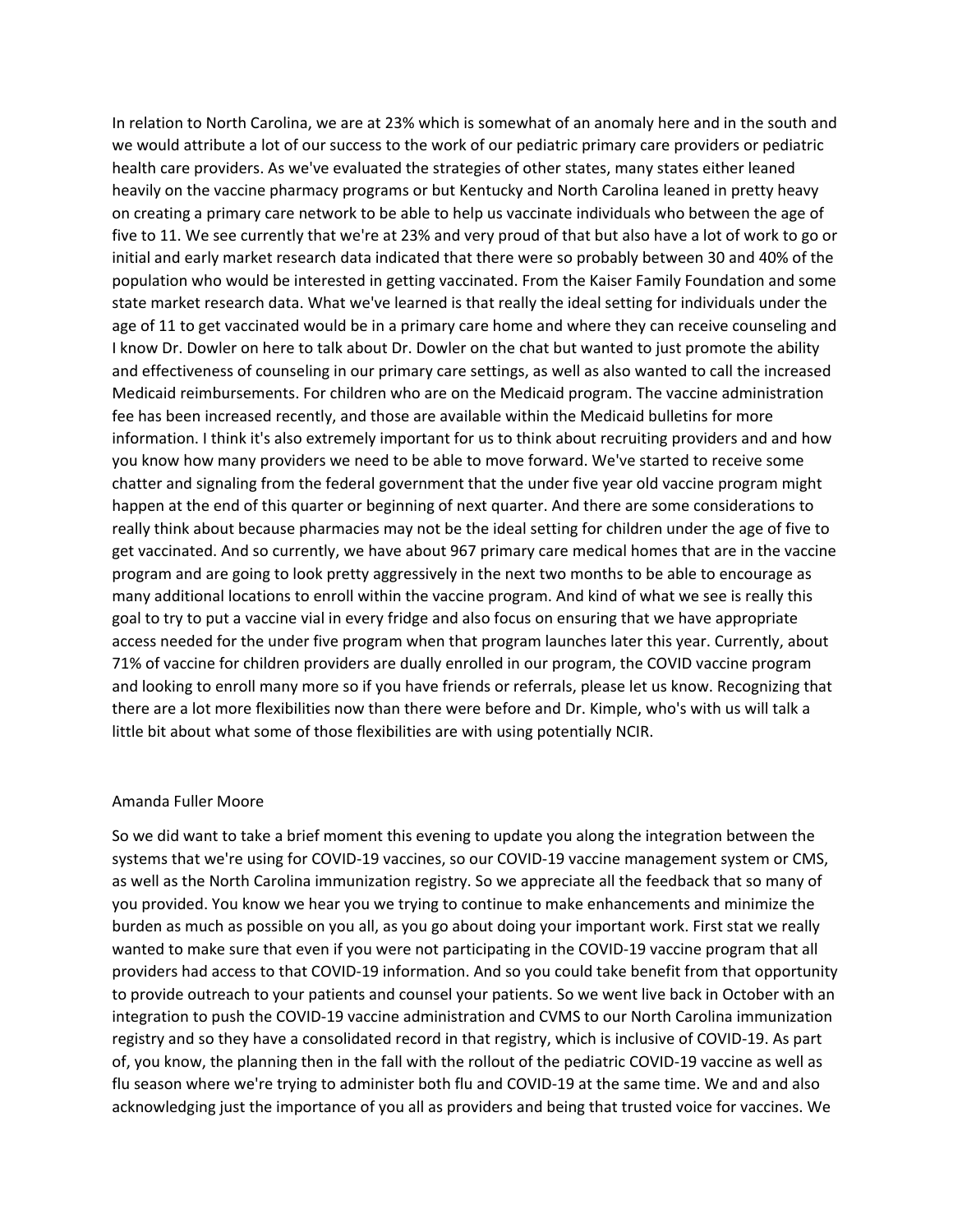rolled out an integration, starting with a focus on our vaccines for children's providers. To have that option to use NCIR for COVID-19 vaccine documentation and reporting. So for example, if a provider is already participating in the Vaccines for Children program, they're using NCIR to document those vaccines. It's already part of that workflow. They can just add COVID-19 vaccines to that list of other vaccines that they're managing and report the COVID-19 doses as part of that system, and so this really may be helpful for some of our primary care providers, especially for our Vaccines for Children providers. When you're looking at one consolidated immunization record, and also checking COVID-19 status. The other thing I'll just mention around that is as we're seeing this decrease minimum order quantity, more and more providers may be moving away from this hub distribution model. It shouldn't be receiving direct shipments of vaccines and so as we move forward with ongoing vaccination with boosters, potentially with additional pediatric doses and and as Ryan mentioned with the initiative to really try to put a vial in every fridge, this is a good opportunity for some providers so as not to miss vaccination opportunities in the office. Lastly, I'll just mention that starting today actually we combined the records in CVMS. So the state COVID-19 vaccine program and the Federal pharmacy program are now in CVMS and are visualized Better Together as one record in CVMS. So this can help a lot of the providers that are currently using CVMS many individuals we now have received their boosters from pharmacies and so it's even more important that these records are accessible and everyone can get the right dose at the right time. And these individuals who have access to the COVID-19 vaccine portal so where they go in to get there they can print out their pdf of COVID-19 Vaccine Information. They will also be able to see the pharmacy doses listed as part of that record, or have the option to call the help desk to get if they don't have an email and access already to get access to that. And so we're excited about rolling that out as well. So those are just some of the some of which are reminders for you all with the opportunities with COVID-19 vaccine program and some new updates with regards to the system you're using. And with that, I believe I'm passing it on to testing.

### Dr. Susan Kansagra

Great thank you, Kelly. Again, this is Dr. Susan Kansagra. appreciate everyone being with us today. So I'm going to cover a few updates on testing one, one just to start off with and say is, we know certainly across the country and certainly in North Carolina, we are seeing a huge increase in the demand for testing and that has really strained our supply nationally and in the state. And so certainly if you've been experiencing frustrations out there your patients have certainly empathize and understand and we're trying to do a number of things to increase the supply in North Carolina. So first to give you a sense of what those things are. We as a state are working to contract with a number of vendors. That provide support. We have onboarding two additional vendors, Mako and radius for a total of 14 vendors that we have statewide. These vendors help support local health departments also support testing events and communities. And we're also using them to alleviate some of the pressure on emergency departments. Across our states are pairing them up in hospital systems where we can, if you in your community see a need for a testing event. Certainly you can put in an event request form the link is here and we'll send it out with the materials as well. But we are taking requests and helping to position these vendors in places where they can you know which priority populations in places with high mood. So just be aware that we're also working to fulfill staffing related needs especially as folks are doing their own collection helping to support staffing needs for local health departments as they do community testing. Federally, there's some new news that's happening this week as well. First federally we are working on also asking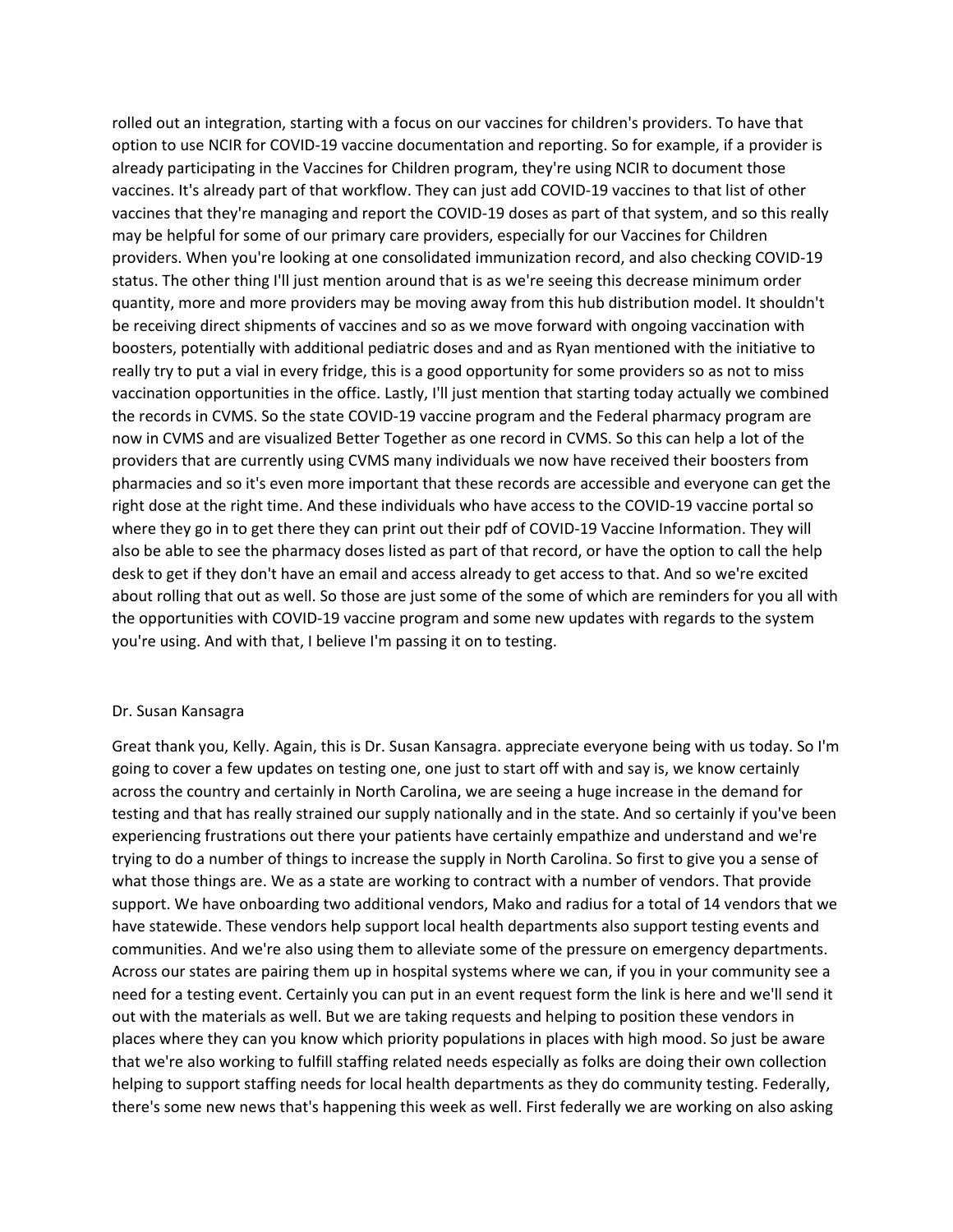for additional assistance around testing sites in North Carolina. So we are working to make those requests and pull down their supplies. And then additionally there are some additional point of care tests at home test that are available and I'll talk a little bit about those on the next slide that we just launched a day benefit.

And then lastly, for supplies we are fulfilling supply will return certain providers. Now again, we're really focusing on local health departments and other priority providers. This doesn't mean that every provider will be able to access testing supplies for us we are working on certain high priority providers that are serving, you know marginalized populations or other specific populations and so just keep that in mind as well. So for how to find testing, you know, important thing to keep in mind while we're seeing the strain in our testing supply, that you know the place that your patients may have been going to or you may have been going to might need to look at other options like multiple places in line and so as an example in our state, you can find no cost community testing sites through our website. There's still hundreds of events going on each week. And so to the extent that you know, you need testing, you know, plan ahead and for those appointments. Again, just a reminder, you know, we're encouraging everybody to share not to go to the emergency department just for testing. We want to save and utilize that resource for people that are sick. So obviously want to really encourage as many people to go to our website to find it. Community testing site is one place you can go and stay. And besides provide both PCR testing and rapid testing as you know, in addition, DHHS is offering a new cost, home collection kits that you can

I've been very much I think we lead the way on North Carolina in offering that as I mentioned earlier with LabCorp pixel programming now that's been expanded by the federal government nationwide. So that is open now and is an option for people who don't have access to other ways to be able to order those kids which we're hearing that the turnaround time is about seven days to 10 days right now. So we'll season's it's the first day of the program opening up. And then lastly, but only they have also announced that insurance will be covering the cost of at home COVID in contests that you buy in a pharmacy, or another retail locations. And so, payers will have different processes on how to do this. People can go in and oftentimes be covered right there on the spot. But certainly if there is an out of pocket expense and they're paying upfront they'll be able to get so that information would encourage people to go back to their insurance. Carrier and see what how they're offering that. Next slide, please.

So, another thing to keep in mind as we think about antigen testing, specifically indigene tests are less sensitive and PCR tests. But they remain more specific and that means if there is a positive result for the antigen test, you do not need an additional test. You don't need to get PCR testing, you can take that test and take that result. If you have a negative result in import individual that is symptomatic or clinically feel that this is a presentation consistent with COVID-19 or illness, then certainly you can give a negative test result you can do a PCR test but if it's positive get in situations where the test is positive to begin with, you don't need to do a confirmatory test. So again, just remind me that these engine tests are really important tool when you use them correctly. It's really important to look at the type of test you're using the patience for that test right now, we are seeing that these continue to be sensitive for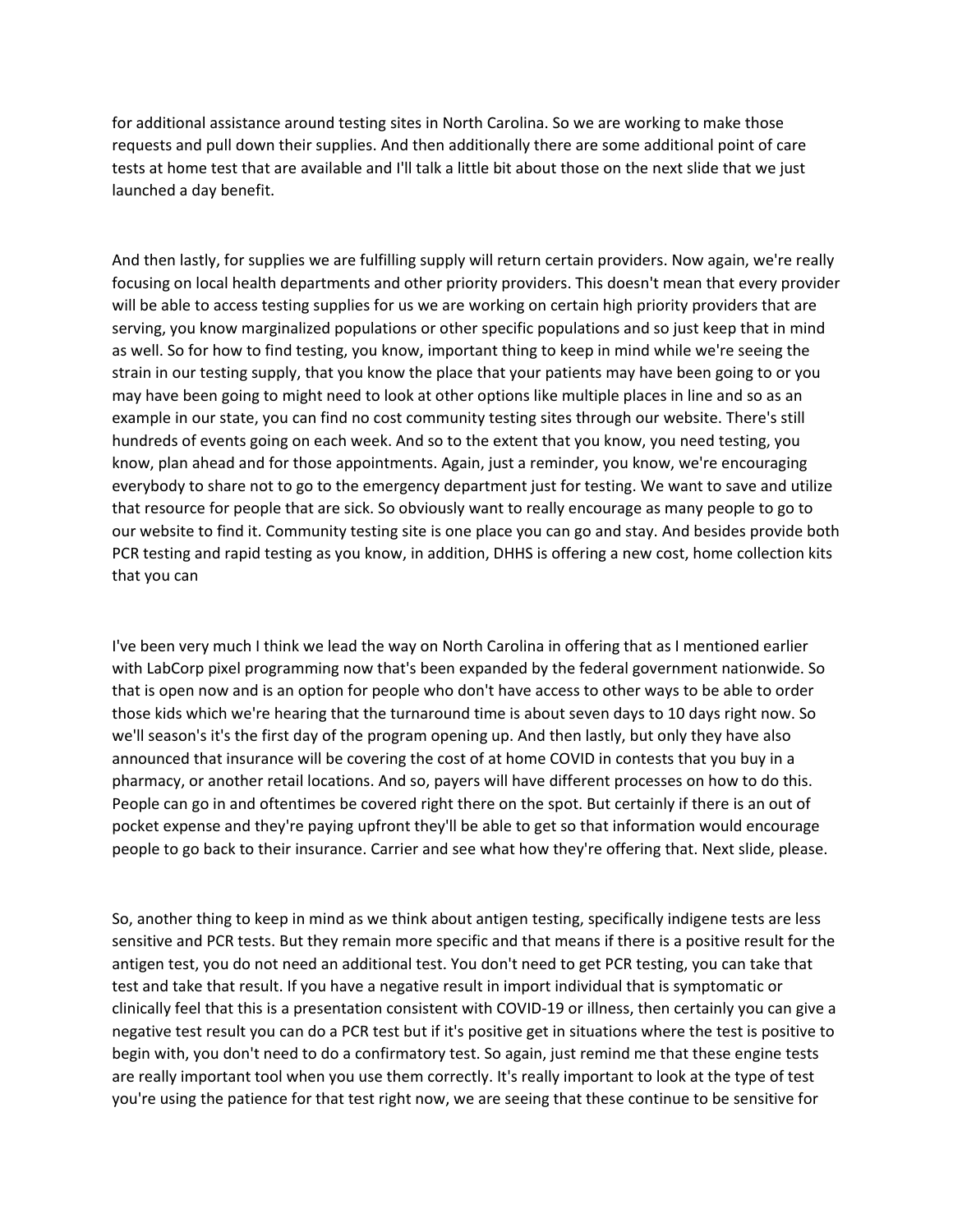Omicron and certainly that is being studied and so we will see if additional data comes out but keep the keep the instructions in mind for the particular type of tests that's been used. For example, sometimes they're required with certain frequency or within a specific time and symptom onset. And certainly now these tests are currently labs. I know there's a lot of stories out there around using them orally as well but for right now, these tests are authorized to see if there's no more more data and evidence emerging. And the other really important thing to keep in mind is if somebody has symptoms, don't wait to test to isolate and that's a really important message, especially now when you're saying that testing. Supply is in high demand that if somebody is symptomatic, they don't need to wait to isolate to get their test result. They should go ahead and start to isolate and certainly refer those testing options that I mentioned. But don't wait to isolate.

Next slide please. Another way that we're making testing available throughout the state is through our K through 12 testing program. And in this program, we are using federal funding to provide support for school based testing and we're doing that in a few ways. We are contracting with vendors that are providing support directly to schools and offering PCR and antigen diagnostic testing. We're also providing tests to the schools directly that they can use to do their own antigen screening or diagnostic testing. And then we're also providing funding for staff and support so for example nursing support or extenders to be able to provide that additional support and school to help with this and the many other needs that we know are coming up in schools today. Next slide, please.

There's over 3500 schools in North Carolina that 2200 are enrolled in the program. And so this is a flow chart that shows you what different schools are doing. I won't go through all of this but know that you know about two thirds of schools are enrolled in this program. So that's another opportunity certainly, if you you know are seeing things in your practice to remind folks that this may be able to ...

And then lastly, again, as we think about the testing we know that this is really important strategy one of our goals is to help kids stay in school. We still not too late they can still enroll in this testing program and still opt into it. And so I would encourage you know, to the extent that schools are interested to continue to contact us and we can help get you on boarded. We're working to continue to identify additional suppliers of point of care testing that we are making available to schools, local health departments and other community partners as well. In continuing to do that, and then also, you know, important thing for schools to remember is that when you're enrolled in this program, you also have access to our vendors that can do PCR testing. So if you have antigen testing you may want to think about using those in specific situations and conserving those for example for diagnostic testing, kids are symptomatic and using vendor for more ongoing screening needs. Another important point here to keep in mind and this is really not just limited to our school program, but Abbott today has announced that they will be extending the expiration dates on their some lots of their tests by another three months and so if you have Abbott tests, please hang on to those there will be more information that is coming out on the specific lot numbers that this applies to and that's another way that we you know, are able to extend our testing supply as well as we get that information. We're passing that out. So with that, I will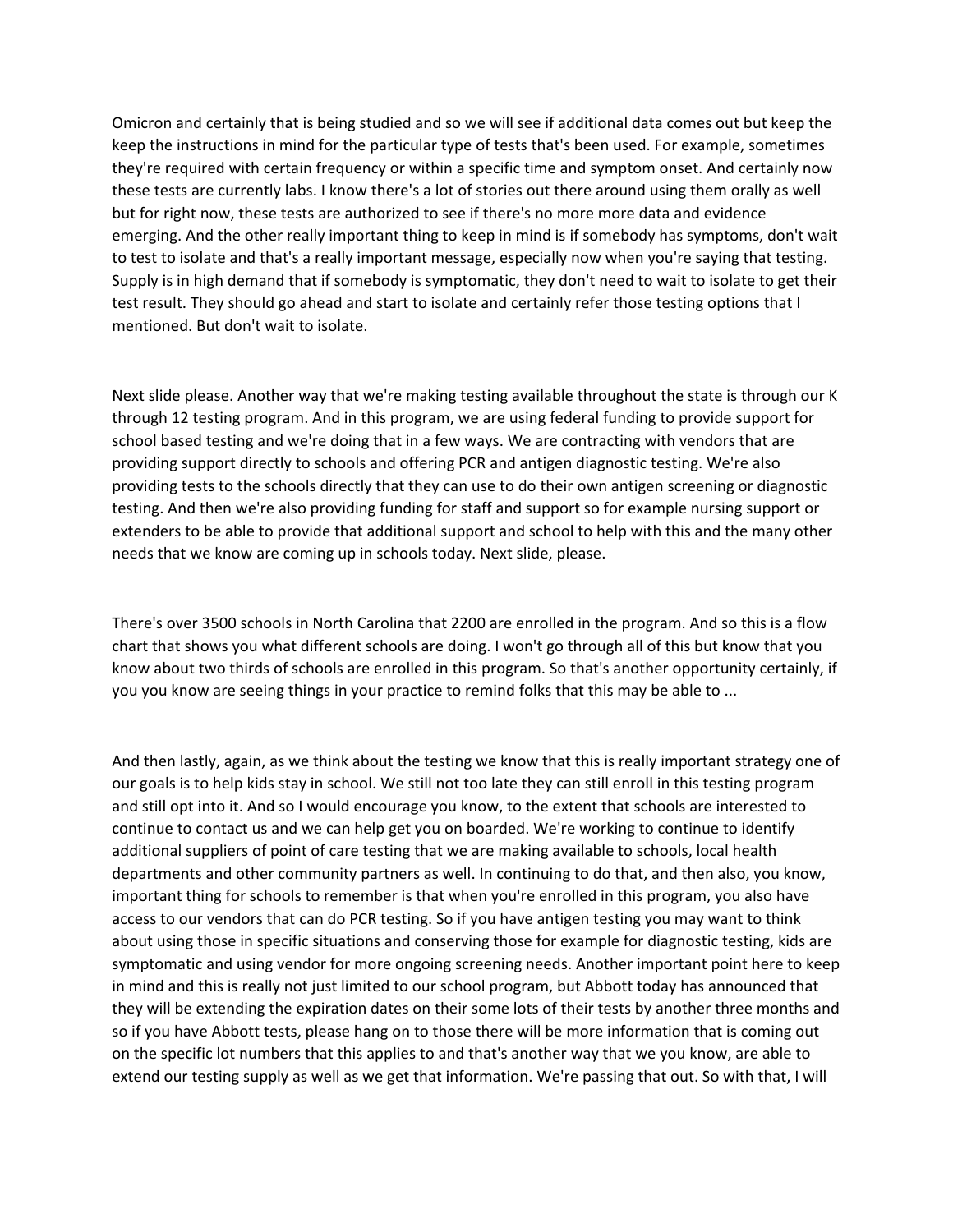actually go one more slide. I think that was my last slide. And so with that, I'm going to turn it over to Amanda Fuller Moore, who is going to give us an update on your kids.

### Amanda Fuller Moore

Thanks, Dr. Kansagra. Good evening, everybody. So in the interest of we don't have tons of time, I am going to give you lots of information with even more information on these slides. But I'm not going to go through every bit So this slide just pulls together for you all of the information about all of the currently EUA authorized monoclonal antibodies the top three REGENCOV, Bam/Ete and Sotrovimab are for treatment. The last one Evusheld is our pre exposure prophylaxis product for a very narrow window of patients. One of the things just want to draw everybody's attention to we do have variant efficacy on this slide. So only the Sotrovimab of our treatment monoclonal antibodies remains effective against Omicron. Though it is not for treatment, the Evusheld product also has retained its efficacy against Omicron. Another piece of helpful information here is our allocation estimates. We'll talk a little bit more about those in another slide or two but just so that everybody sees that we are getting very low weekly allocations of these products. On the next slide.

You will see our oral anti viral so Molnupiravir and Paxlovid. They are both coming into our state at this point but in low volumes so again, you have that variant efficacy and allocation estimates for each of these products. Just a reminder that both of these have very specific EUA requirements. So with our Molnupiravir it is for the treatment of mild to moderate COVID-19 in adults who are at risk for progressing to severe disease when it when other treatment options are not accessible. So it is sort of our last line in our treatment options and then the Paxlovid There are a number of pieces there to dispensing that. It does have to they both do have to be started within five days. However just a few reminders that Paxlovid does require a dosage adjustment which there are specific instructions in the packaging on how to open that packaging for creating an appropriately dosed package that you provide to the patient and there does have to be some very specific drug interaction. Monitoring with Paxlovid prior to dispensing.

So on our next slide, and you can get an idea from this of how we are doing our allocations and also our provider prioritization. So just keep in mind that this week, and and really all weeks but for this week, just to give you the specific numbers, we are getting 7846 treatment courses amongst the products that are effective against Omicron. So that's just over 1100 courses per day. But our current seven day average for cases per day is over 32,000. So we have very few treatment regimens as compared to our cases per day. So we are really asking providers to be sure that they are following those tier one and tier two NIH treatment guides that they are really reserving our treatment options for those people that are unvaccinated or immunocompromised and at high risk for progression to severe disease, hospitalization and death. So just we know that it's frustrating and that it's difficult to find treatment. But we are really wanting to make sure that providers are aware that our allocations from the federal government of these products is very, very low. And so we wanted to also make sure that we're really clear on how we are doing these we are still receiving allocations of the Regeneron product and the Bam/Ete product,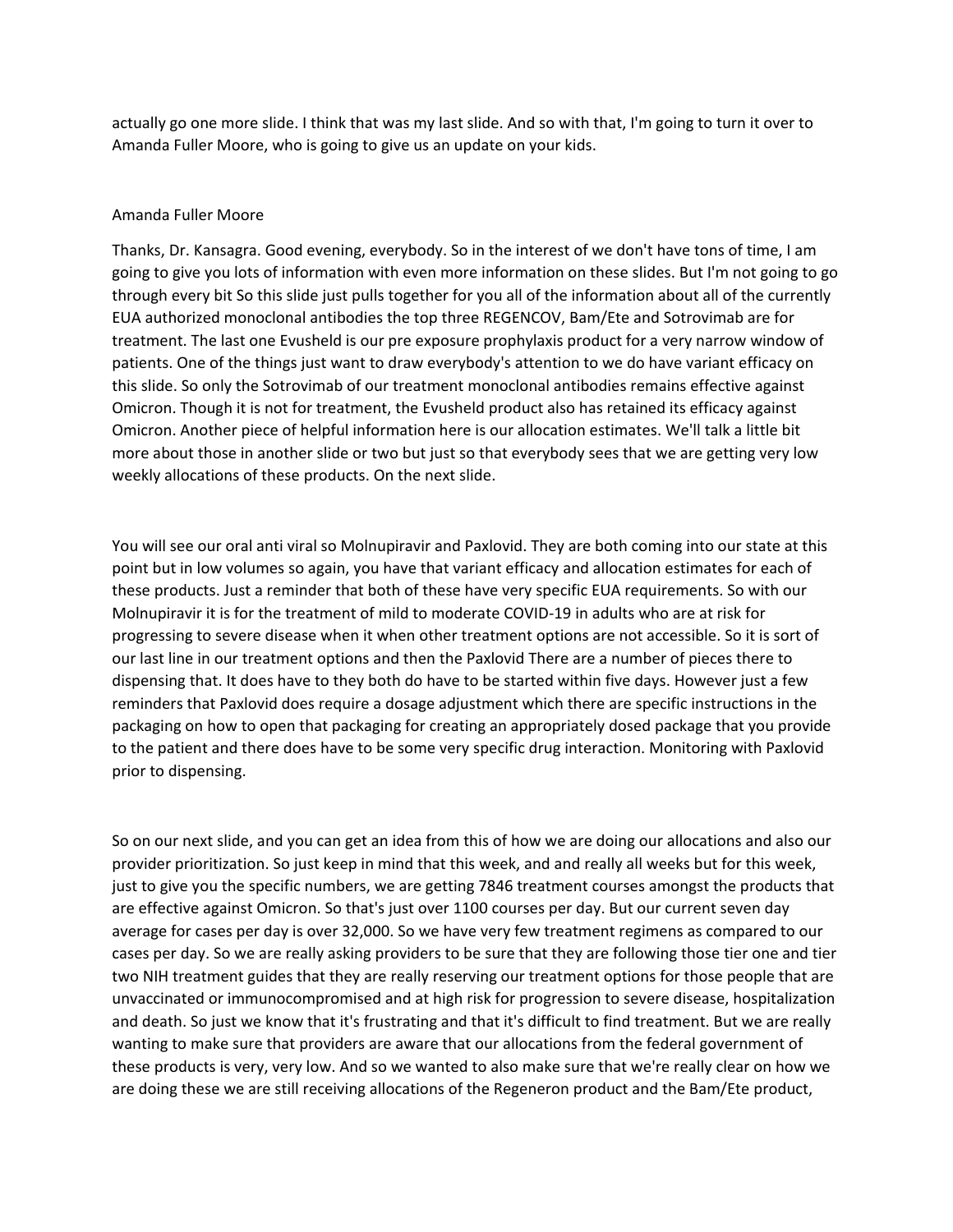but we really asking that providers attest to being able to ensure that a patient does not have Omicron before they are using this so that they are able to test and administer the product within 48 hours. If they are using one of those products. So at this point that is likely a very small percentage of our providers that are able to do that.

So just so that everybody has it in their hands because you can we'll have these slots available to you want to make sure that people are aware of how to request or monoclonal antibody so they're Regeneron and Bam/Ete are in a combined request. Both of these are linked down at the bottom so it's one for Regeneron and Bam/Ete and then a separate form to request Sotrovimab we've sent out links before so please do make sure right now that you're using these or when you go to request you go to the most recent email related to requesting to ensure that you get the right links. So these are requested every week. We review those requests on Monday and Tuesday and either approve or deny them. And then we transmit those orders send an order confirmation, and they're typically shipped within two to three days after that.

On the next slide, you'll see the difference in the process for every shelled and the oral anti-virals won't appear here in packs livid. The links to the request forms for both of those are also on this page. Overall, it's still the same request. We review the orders based on our allocation we transmit those orders and notify providers and then shipping occurs within two to three days. All of these products are shipped from AmerisourceBergen. So we have seen over time, a number of issues and they're shipping which is outside of our control so sometimes they're shipping doesn't quite go according to our plans but these are the estimated timeframes for how those products are shipped. So we have a rolling allocation request for every show. And then every other week requests for the more new pair of beer and the packs loaded. On the next slide. Just to make sure everybody is aware you're going to see over the next couple of days some updated information related to physician dispensing guidance specifically for the COVID-19 their oral antiviral. So this is specifically related to Paxlovid and Molnupiravir. All physicians advanced practice registered nurses and physician assistants who are having an active license that is in good standing with their respective governing body can prescribe and dispense from their office for treatment of COVID 19 in accordance with the products EUA if there is absolutely no charge to the patient for the drug or the act of dispensing. This includes seeking reimbursement of dispensing fees through third party payers or cash charges to the provider or alterations in office visit fees. In addition, the product must be labeled in accordance with state and federal dispensing laws. And so we linked for you there where the Board of Pharmacy does have information on what the prescription label must contain. So physicians who are dispensing any other products would have to be registered with the Board of Pharmacy in order to be a dispensing physician. And the same is true there for nurse practitioners and physician assistants who wish to dispense medications. Whether there's a fee charged or not they do have to register with the board of pharmacy but specifically when it comes to if you're only dispensing the oral COVID-19 anti-virals You do not have to register to do just that. As long as there is no fee and the product is labeled accordingly. So we are adjusting all of our surveys to reflect that. If you're interested in dispensing the oral COVID anti virus and you have not yet registered with us through the H pop portal there is linked there at the bottom, the new provider enrollment survey. That is how you get started.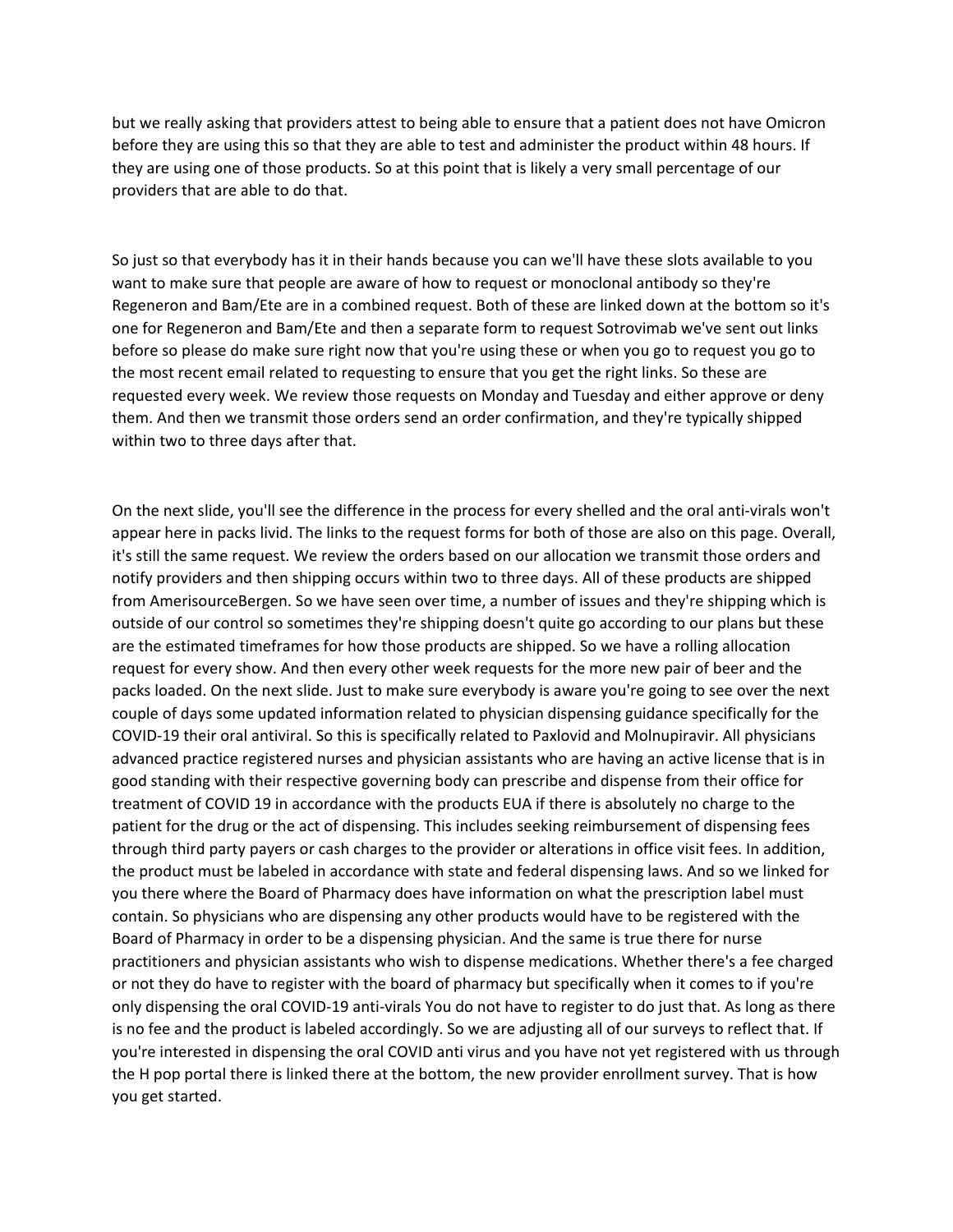### Amanda Fuller Moore

You have to register with us and with H prop in order to be considered for allocation of these products next month. We are really trying to focus in on some wayfinding improvements because specifically with our oral anti virus you do have to have such a shortened window you only have five days from symptom onset. We have tried to be really thoughtful in our find COVID-19 treatment section on our website, continuing to try to make some improvements to that website but specifically with wayfinding we do encourage people to use our North Carolina based wayfinding tool. There is a federal wayfinding tool. There are some issues that we see with that tool, including that once we've placed an order the provider appears on that federal tool so it doesn't actually mean that the product has arrived at their office. And so we just want to make sure when we are putting people on our tool on our Wayfinding tool that it is because we know that the product has shipped to and then arrived they are showing inventory at their site. So if you have a patient who meets the criteria for treatment, we encourage you to assist them in patient wayfinding and us do that using our North Carolina based wayfinding tool.

So again, we do have some new provider guidance and updated standing order. So we have really asked for patient prioritization of those tier one and tier two folks. In the NIH guidelines so immunocompromised individuals not expected to mount an immune response as well as unvaccinated individuals who are at risk for progression to severe disease. We also do know that people are struggling in some cases with drug prioritization. And so, since some treatments do have reduced susceptibility with our emerging Omicron environment we have published we have provided what NIH recommendations are for using these therapeutics with Paxlovid being first followed by Sotrovimab and then Molnupiravir. There has been a lot of information coming out in the last few weeks related to the outpatient use of remdesivir. There is now a billing code for that. And North Carolina Medicaid has also put out information related to reimbursement for that use of outpatient remdesivir. We also have our statewide standing order has been revised to account for that patient prioritization and criteria. And so just making sure everybody is aware that new standing order is available on our website. So at this point, I'm going to turn it over to Kimberly Clement to talk about some of our medical surge efforts.

## Kimberly Clements

Thank you, Dr. Fuller Moore. I appreciate it. Good evening, everybody. And thank you for joining us tonight. I appreciate this opportunity to share with you where we currently are with our med surge numbers. Compared to the previous surges. So what you see here on this first slide shows the comparison between our winter 2020 surge, our summer 2021 surge and our current surge. That current surge is that line in red that it's going steadily upwards. And it started towards the end of 2021. It shows where each of these surges were at the same point in time. So for this particular one, you can see where we were at Week Six for each of the previous surges and we are continuing to go up whereas in the other surges we're starting to come down to that point. The current inquire thing hospitalizations increasing at a rate kind of at a higher rate. Whereas the summer and winter incline hospitalization start to decrease at this point. That is the takeaway from this slide. Next slide please.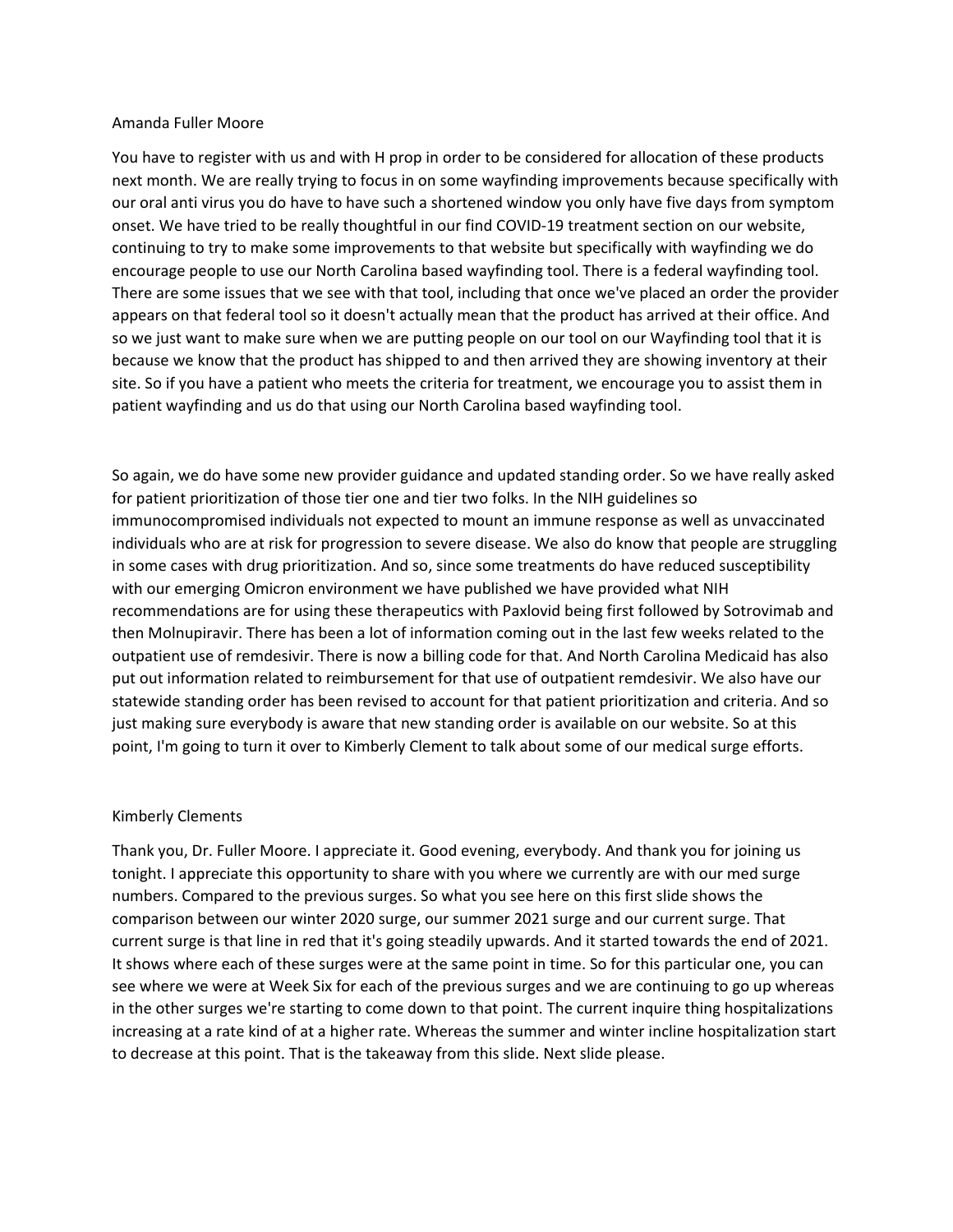One of our top priorities is to maintain our hospitals capacity, and we have a variety of med surge levers that can be pulled many of these we've already pulled to help protect that hospital capacity. Each of these options is another layer of protection that can be considered to preserve that capacity and avoid going into crisis standards within our healthcare system. From this list, so far, we have pulled the first three levers to statewide patient coordination process, the staffing pool for health systems to hire personnel from and working with them on scope of practice flexibilities. We have a few few other levers that we can still pull but at this time we have not needed to pull those additional levers but we are ready to do so when the time comes. And with that, I will turn it over to Robin Deacle for communication.

# Robin Deacle

Thank you, Kimberly. I want to start by saying thank you not just for sticking around to the bitter end of the webinar, but for some of the data that's in the middle of the slide. You all are making a difference and it's because people are trusting you when they're asking about whether they should be vaccinated especially for children in their pediatrician, so just want to say thank you and you do make a difference. I know that as a patient sometimes I have a lot of questions for the doctor and I might not remember everything. So one of the things we've done is at the very top of the slide, the vaccinate, mask and boosts. Three things you can do these are best tools against severe illness, hospitalization and death from COVID-19. And our three simple things to remember to remind people to do get vaccinated get boosted when you're eligible and wear a mask. I think we've spent a lot of time on making sure it's a well fitting high quality mask the highest quality you can wear. So, three quick things to remember as you're speaking with your patients, Vax mask and boost. Next slide please.

There is a lot of information that we have put together I think I heard Ryan say 11 CDC vaccine vaccine recommendation changes since August 30. Every time one of those happens, we update our toolkit on the website. And if you go to our COVID19.ncdhhs.gov site on the website, there is in the vaccine section of toolkit and there is in the slow the spread section, materials and resources and you will find a lot of English and Spanish language materials there that talk about the benefits of vaccines that talk about the safety and efficacy of vaccines just are good materials to be able to share with your clients patients to help them understand what's going on. And our final slide from communications tonight is a request for your help. Next slide please.

Yes, the what I just said in the first slide our market research showed that people trust their doctor to give them advice and one of the things that we have been doing in the community is giving webinars or events talking about vaccines or actually hosting a vaccine event and if you are willing to spend some time and talk to people about COVID 101 and give them some information, we would really appreciate that. In fact we provide all the slides and the talking points for you to do so and help with all the logistics to make it happen. My colleague Kelly Wright is the person to contact if you are willing to do that kelly.wright@dhhs.nc.gov And just again want to say thank you. I know that there's a lot going on. You heard a lot of it tonight and I appreciate your help and communicating the importance of vaccines, boosters and masks to your clients. And I think I'm passing back to Betsey.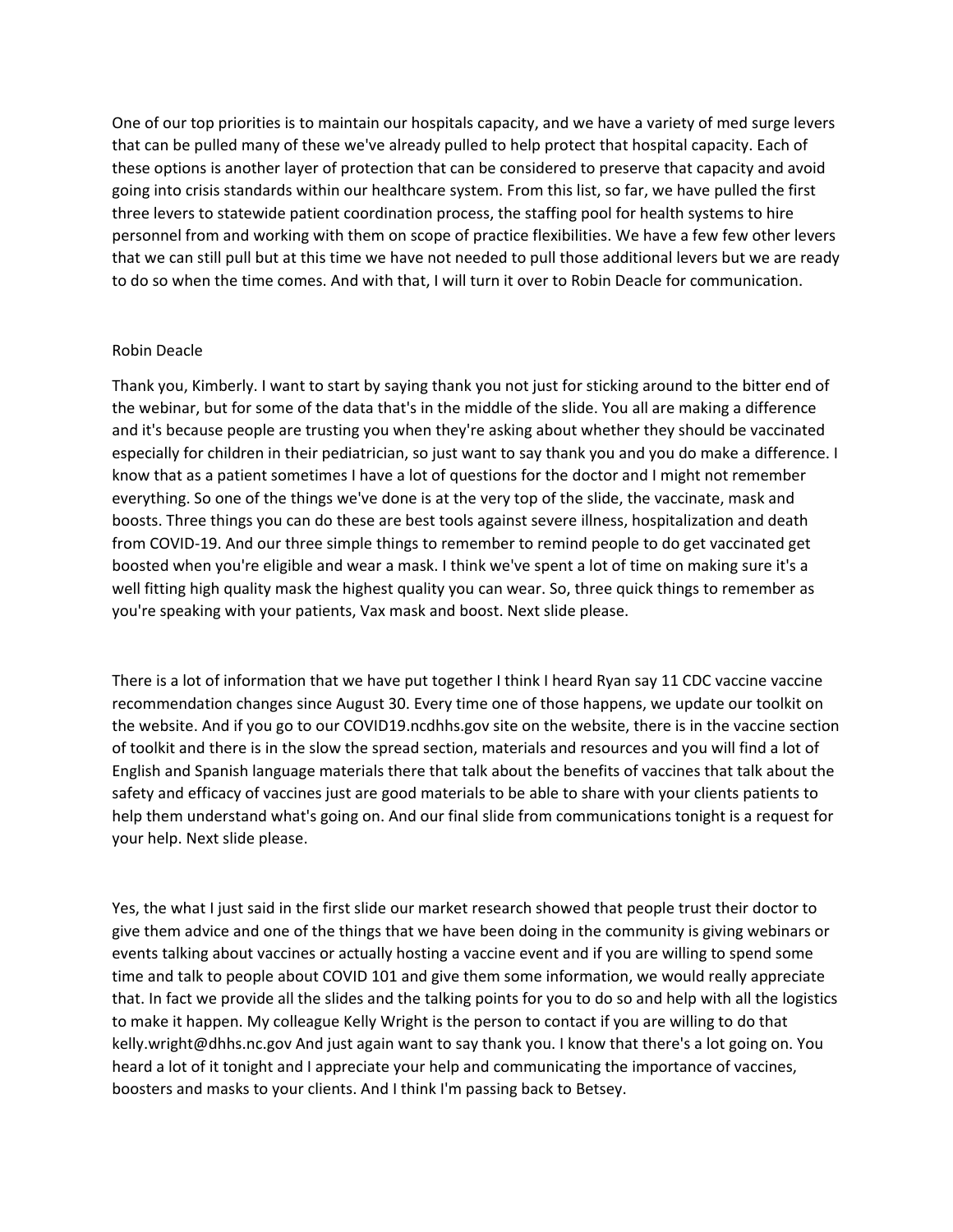# Dr. Betsey Tilson

Thanks. And although we are six minutes over our our proactive one phase I will say our team was busily answering questions in the chat and I think that we have answered almost all of the questions in the chat. So I'm very excited for that. And I'm very, very grateful for the team. There's a couple outstanding questions that we can get to but before we do that, one I just want to again reiterate a thank you for joining us. Thank you for staying till 707, thank you for your day in and day out. The detailed nature of your questions just tells me you all are in it. You know in the thick of it. We know you are trying to navigate this changing landscape just like we are so we'll really appreciate that and appreciate you. Joining us really also want to thank the team so much in not just presenting tonight but all the work that goes behind that I think you can see that things are changing so quite quickly and you know trying to put that around and turn into guidance and standing orders and provider help and allocations as quickly as we can in order to get you what you need as long as you're with your patients. So really want to thank the team for all of that, that hard work. Okay, so now we do have a little bit of time and it looks like a couple more questions have come into the chat. Do you Hugh, do you want to moderate those couple of questions or what would you like to do?

# Hugh Tilson

Sure. Ones a comment and it's it's great the patients trust their doctors. There are plenty of examples of community primary care doctors giving up misinformation unintentionally, because of beliefs or concerns about vaccine or something along those lines and don't know if you wanted to make a comment about that.

Think it's it's how do you I think the answer is how do you make sure that primary care doctors really have good information that they can give out? Because there's so much that's potentially confusing and I think a lot of the comms information you already sent out might be the right response to that.

## Dr. Betsey Tilson

I was trying to answer but my mouse was going a little crazy. So I couldn't unmute I'm sorry for that awkward pregnant pause. Yeah, I think as you heard the information is changing so quickly. It is very hard even for us to keep up on it and we are on it 24/7 so but we want to try to do this a couple things for the we want to try to be sure that we are a trusted source of information and updating information for you. So we try to do these, these regular webinars, Dr. Dowler does them through through Medicaid and eat Senate medicine all during these updated webinars. We have lots of information. On our website. You saw that from Robin, you can always ask us if you have questions. So we want to be sure that everybody has the most updated information, the most updated facts because we know all of our physicians and our providers they want to do the right thing for their patients. And so we do want to be sure that everybody has access to the most up to date and reliable information.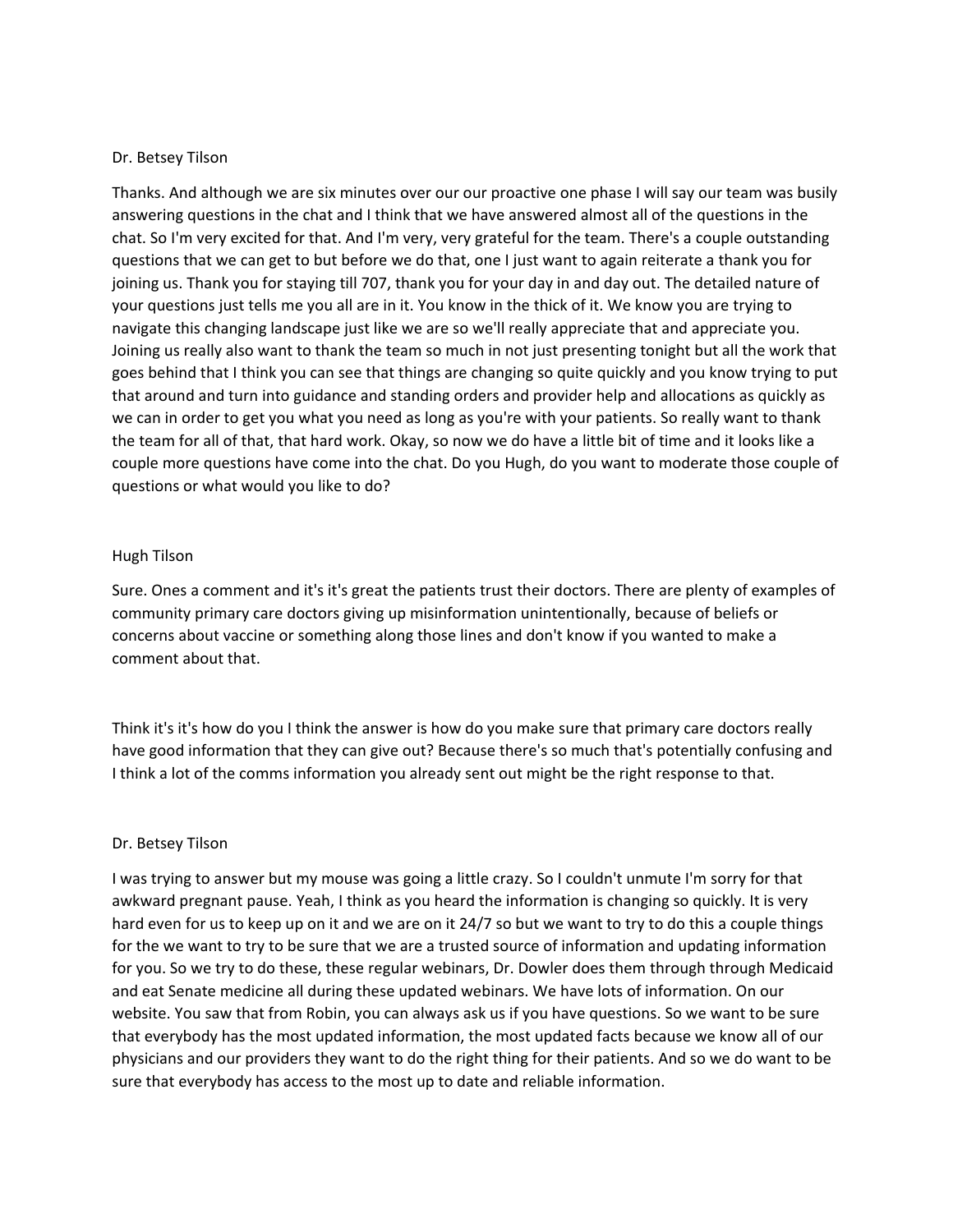### Hugh Tilson

Got a number of thank yous on here so lots of great information and really want to thank you and your team for pulling it all together. So let me just relay those on behalf of the questioners. But this one we're getting increased requests for return to work, school sports notes or retesting after positive tests on asymptomatic post isolation quarantine, that it's on the CDC page used to request employers not asked for this keyword a statement of similar guidance back on the CDC website or on the DHHS website.

#### Dr. Betsey Tilson

Yeah, and let me go over there. There is a lot of confusion and it'll feel a little public health wants to but it's actually really important. There is a difference between isolation and quarantine. Why you do that? And then what is the recommendations for those two things and people use isolation and quarantine interchangeably, and which doesn't really matter except when we talk about the need for tests. So let me just do a little bit of public health one on one hygiene on what we what we mean and what the guidance are and then we can think about what we can do to make it more clear for you all so what if you test positive or your symptoms if you have symptoms of COVID you have COVID either symptomatic diagnosis and you test positive but if you are sick and have COVID then you isolate and people who have tested positive for COVID and are isolating do not need to retest on day five or day 10, they do not need to retest as long as they meet that critical criteria for coming out of isolation when they can come out of isolation which means I need to be isolated for at least five days. And if they are without symptoms or their symptoms are improving. It can come out of isolation go back to school back to work as long as they can wear a mask for the next five days. There is not a requirement or even a really a recommendation to test in order to come out of isolation. So if you are sick with COVID-19 have tested positive you need to isolate the excluded from wherever you are for five days. Go back in if you are feeling better symptoms or Google roadmaps for the next five days. Now if you are exposed to someone with COVID-19. Then you are to quarantine which means you stay keep yourself away from other people during the incubation period. So in case you do turn positive you haven't been continuing to spread so close contacts need to quarantine and apply that need to be excluded from school and for those five days. Now it is recommended although it's not required but it is recommended at after day five of your close contacts and recommended that you test you get a test to them. Because if people are going to turn positive they typically turn positive by then. So it's recommended that you test on day five after an exposure. But if you have an exposure and you remain asymptomatic, you only have to be excluded for five days. You can come back wear a mask for five days. It is recommended that you get tested on day five but not required. So in neither case is there a requirement of testing day five and the recommendation is if you've been exposed and you've quarantine. We in our in our strong schools toolkit we especially for those who who has tested positive who don't certainly don't say you need to be tested to come back in. We can try to make that a little bit more clear on our K 12. And we can think about in our in our business guidance to make that a little bit more clear as well.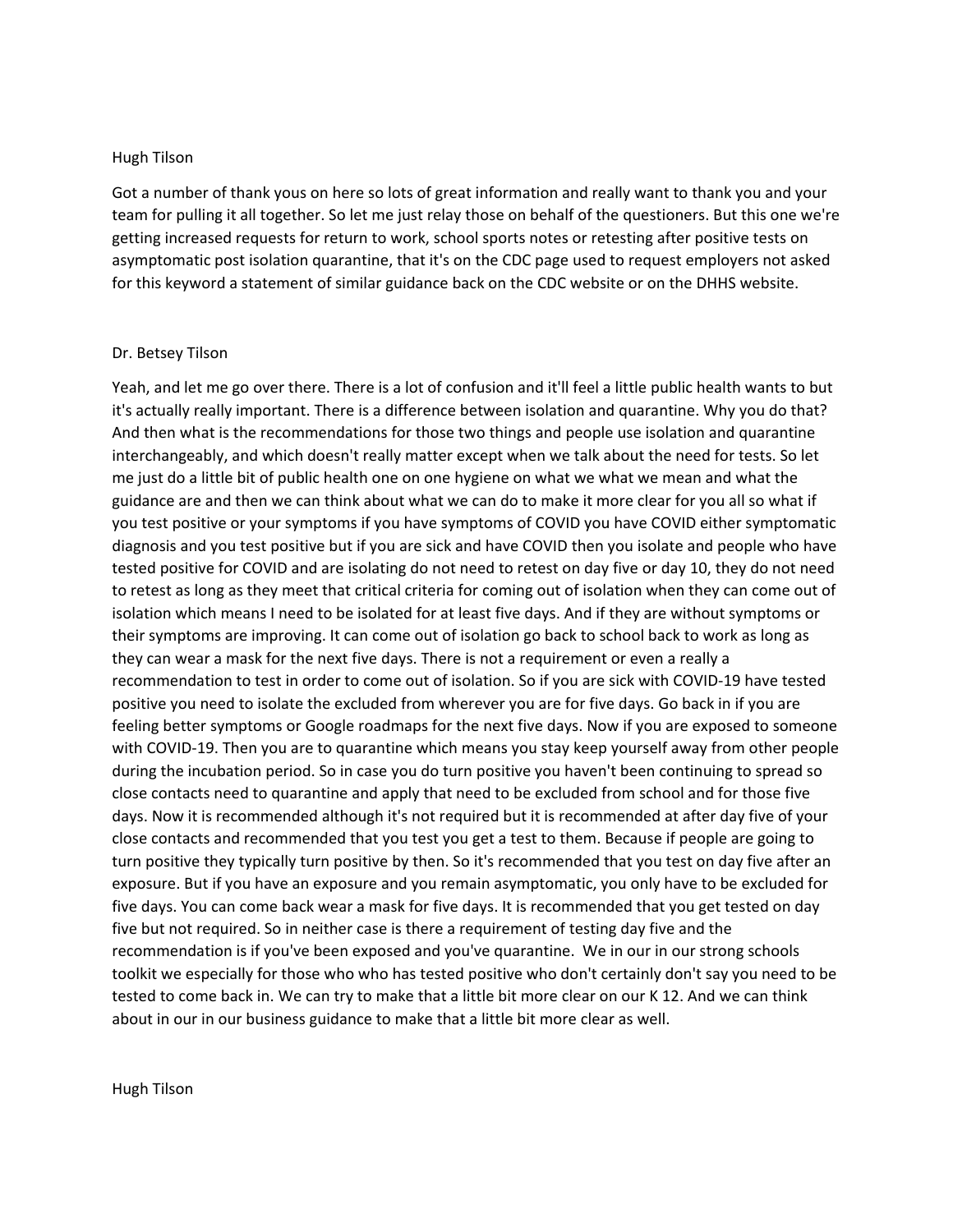Thank you for that. We just got another question. A couple of questions. How about medical system was family members who tested positive are they allowed to come to work or do they need to be isolated for five days until the COVID antigen test comes back negative?

# Dr. Betsey Tilson

Well, it depends. I hope that medical assistant is fully vaccinated and boosted. If anybody healthcare professional enough is fully vaccinated and boosted they do not need to quarantine or they do not need to be excluded. After a close contact. Go vaccines and boosting this is a really really, really important that well there's many many many reasons why it's really important people with vaccine booster first to protect their own health. B prevent the spread and C that they don't do not have to quarantine or exclude yourself after an exposure so that medical assistant A if they're fully immunized and boosted, they can just stay in work. It is recommended that they get tested again five if they are not vaccinated, they should be excluded from work and it is recommended they get tested on day five before they come back then they should definitely wear a mask all the time for those five days.

# Hugh Tilson

There's a question here with children going back to school on day five with masks on how do they eat lunch?

# Dr. Betsey Tilson

Yeah and this is just a pragmatic thing you know as much as possible they're gonna have to opposite are gonna have to take your mask off. You don't want to eat lunch. You want to just minimize that as much as possible. It's not going to be perfect in all schools are going to be able to keep those kids six feet away. But you just want to minimize the amount of time without a mask. Obviously continue to eat and the schools are just going to have to do the best they can in order to allow that child to eat and have plenty of time so unmasked so that child can.

# Hugh Tilson

Thanks and then there's a question about the UNC system not requiring a vaccine went on campus. Are you able to comment on that?

Dr. Betsey Tilson

I think probably rather not. UNC has made some policy decisions at UNC.

Hugh Tilson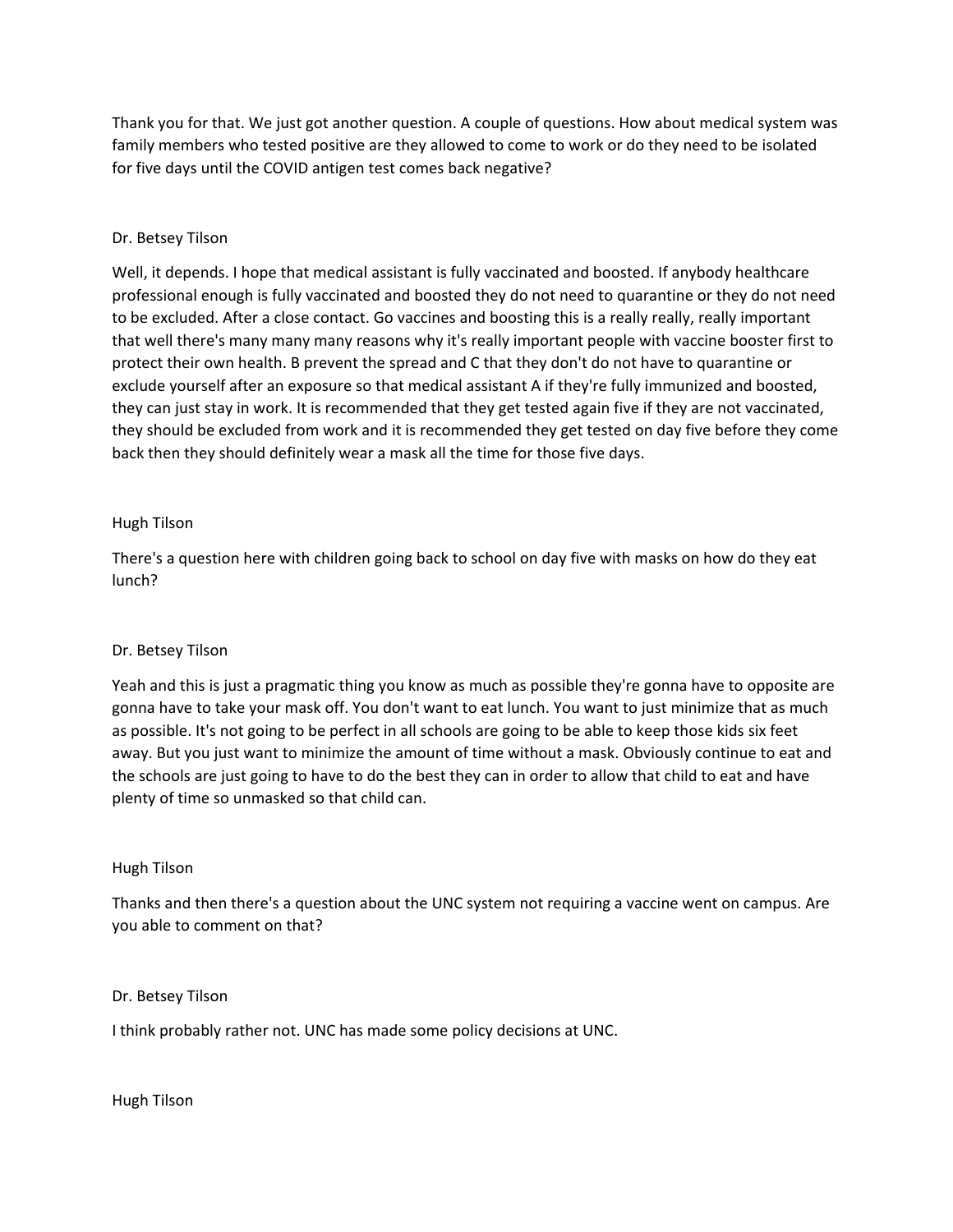Last question is there's a link to the H POP registration on the deck that is not active, and you provide it and there's an email address. So that's the last follow up I think typically when I say that there's another question that comes in.

# Dr. Betsey Tilson

Or people realize it's 716. And they don't have to talk about H POP or isolation and quarintine.

# Hugh Tilson

All right. Well, Dr. Tilson, thank you and your team so much for great information. Great webinar. I'm getting texts about how awesome it was. So thank you so much, and I'll turn it over to you.

# Dr. Betsey Tilson

Ah, terrific. Oh, wait, late breaking oral antivirals can and Amanda if you're still on and or Angel was here. Okay, question.

## Hugh Tilson

You transfer oral antivirals to other sites, and is there a process?

## Amanda Fuller Moore

Yeah, we've had a few questions related to that. So we're gonna try to work through making sure that information is in our provider guidance. We know some of our providers either have more than they need or aren't moving the product. So we will try to make sure we get some specifics on that into our provider guidance. You can always reach out to the COVID therapeutics mailbox if you are in that situation of needing to transfer those out.

## Hugh Tilson

Thank you Dr. Fuller Moore, now Dr. Tilson all your say goodbye

## Dr. Betsey Tilson

Alrighty. Terrific. Well, thank you all again. I'm glad we allowed extra time and I'm glad we ended early. Yay. Thank you all very, very much. Um, and let us know um, you know when it's time to do another one about these. We felt like there was so many changes that was time um, but please let us know and let us know, especially through your professional societies. If and when it's time to do another one. We don't